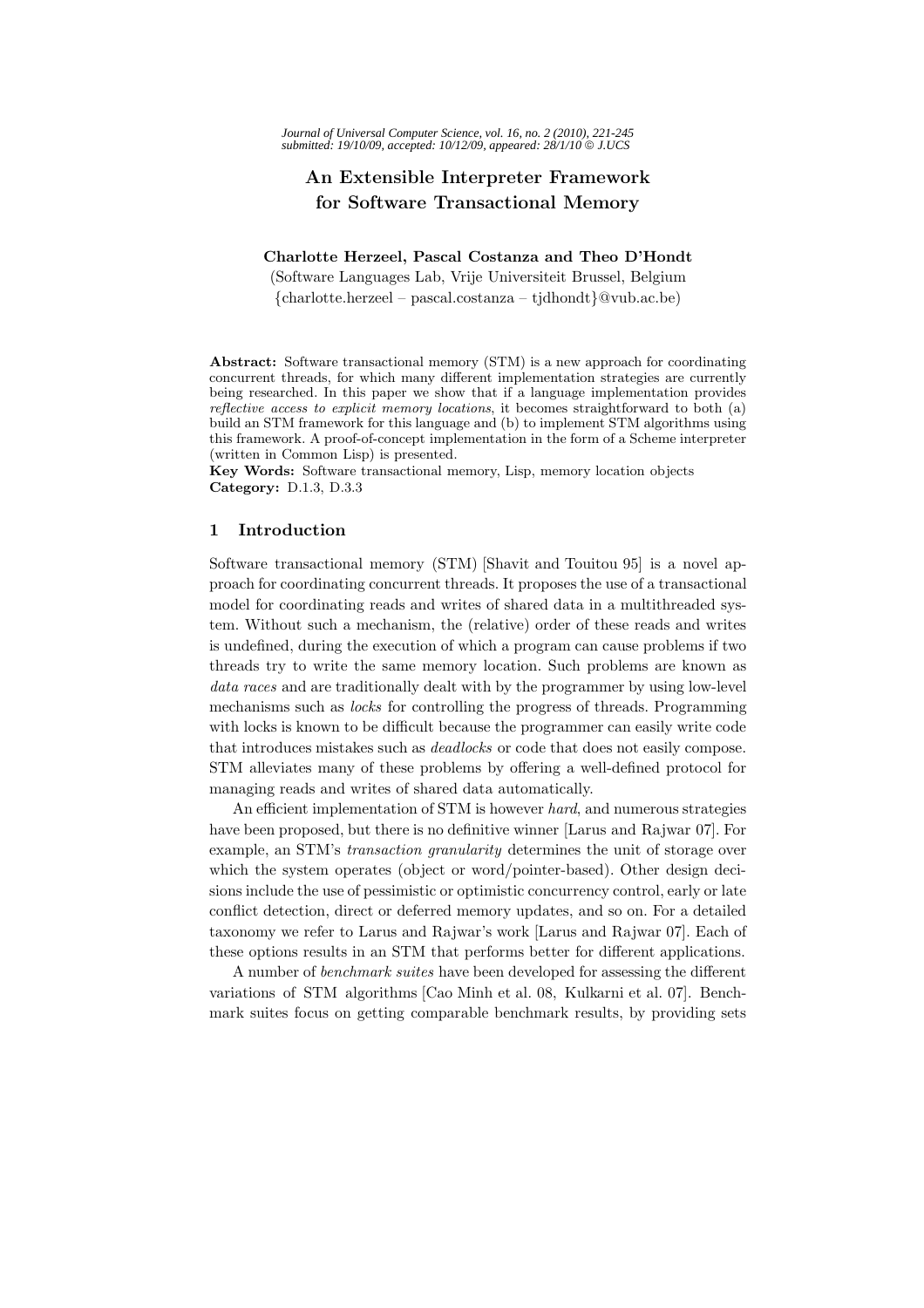of dedicated test applications that can be run without change for different STM algorithms. To make this work, a benchmark suite defines a so-called "generic" STM interface that is used in those test applications, so that the implementations of the STM algorithm can silently vary underneath. However, such benchmark suites typically don't provide reusable building blocks for implementing the actual STM algorithms, but leave the programmers of such algorithms on their own. The latter is the focus of a *STM framework* that provides common STM functionality and hooks. In this paper we propose such an STM framework.

Herlihy et al. previously proposed a framework for STM [Herlihy et al. 06], but their approach differs greatly from ours. Their framework, in line with other STM implementations we know of [Herlihy et al. 03, Harris and Fraser 03, Larus and Rajwar 07, Ringenburg and Grossman 05], is built on top of an existing compiler that was not designed for supporting STM. In contrast, we start by designing a language architecture from scratch that exposes the hooks for supporting STM as a plugin. This simplifies both the implementation of the framework itself as well as the use of the framework for plugging in different STM algorithms.

The contributions of this paper are:

- **–** an analysis of the hooks a language implementation needs to provide for implementing STMs as plugins, and our solution that proposes to provide reflective access to memory locations for this purpose;
- **–** an interpreter framework with such explicit memory locations as a proof of concept, here implemented for Scheme, but transferable to other languages;
- **–** an implementation of three example STM algorithms as extensions of this framework to validate our approach.

# **2 Concepts of Software Transactional Memory**

# **2.1 Multiprocessing with shared memory**

In multithreaded programs, the execution of threads is typically synchronized using *locks*, which is a mechanism for temporarily granting threads exclusive access to shared resources, for example shared memory locations. Though locks can be used to avoid data races, programming with locks is notoriously difficult and alternative synchronization strategies are still an important research topic [Harris and Fraser 03]. Recently, software transactional memory was proposed.

The idea behind software transactional memory (STM) is to use transactions for coordinating the execution of concurrent threads[Larus and Rajwar 07]. Software transactions inherit the *atomicity* and *isolation* properties from database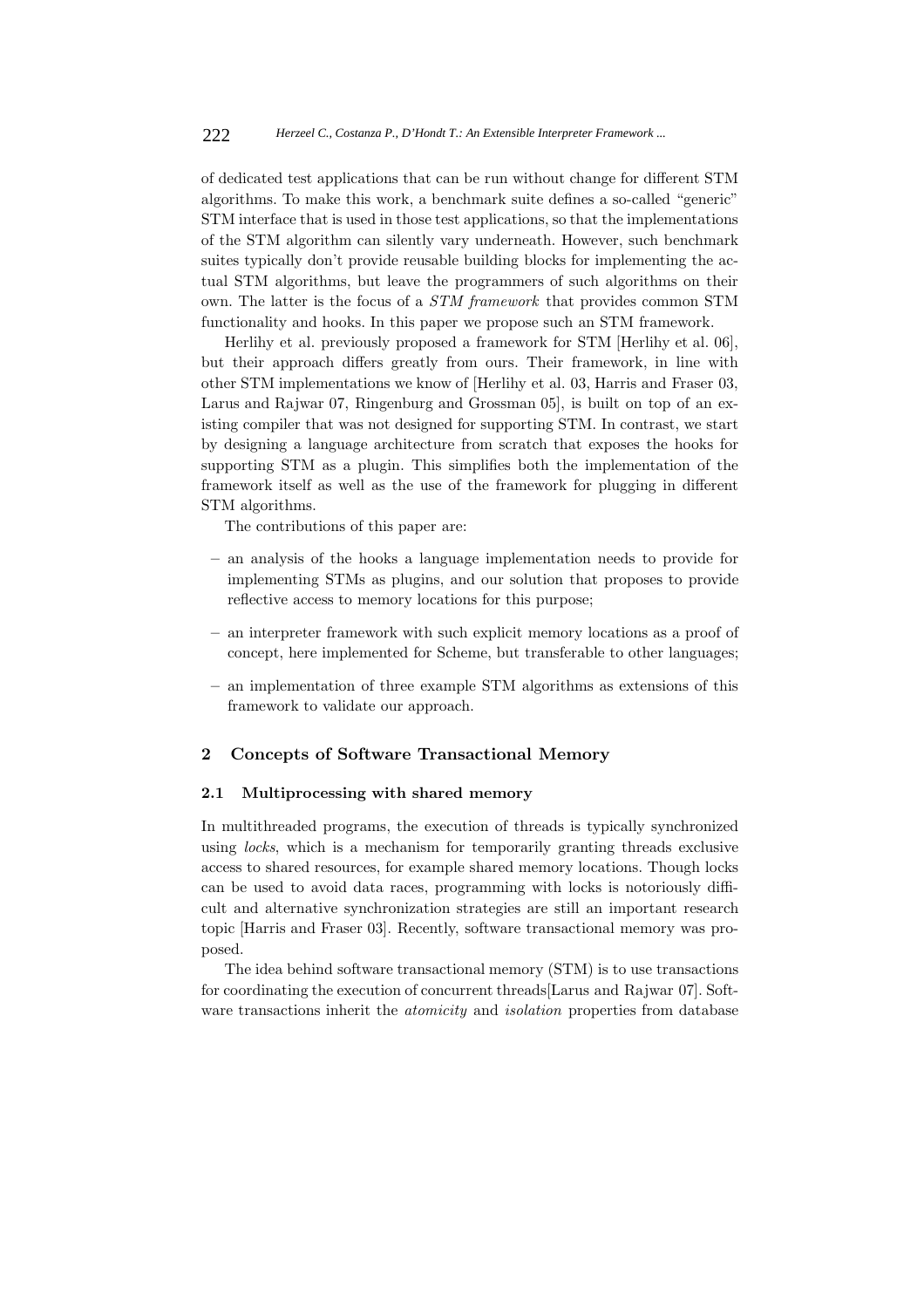transactions. *Atomicity* requires a transactional piece of code to execute completely or, in case of failure, to pretend to never have been executed at all (i.e. any side effects are undone). Isolation requires the result of executing a transaction not to influence the result of other concurrently executing transactions. A correct implementation of these properties assures that transactions do not lead to data races.

STM has been realized both as libraries [Herlihy et al. 03, Herlihy et al. 06] and language extensions [Harris and Fraser 03, Ringenburg and Grossman 05]. STM libraries offer programmers APIs for making transactions, while language support for STM typically consist of a keyword atomic for delimiting a block of code that needs to execute transactionally. For example, if Scheme had an atomic construct, then a thread-safe implementation of the insert operation for a double linked list could look like the code below. The underlying STM implementation assures the code inside atomic executes transactionally.

```
(define insert (node new-node)
  (atomic (set-previous new-node node)
          (set-next new-node (next node))
          (when (not (null-node-p (next node)))
            (set-previous (next node) new-node))
          (set-next node new-node)))
```
#### **2.2 Structure of an STM implementation**

An STM algorithm monitors the reads and writes of memory executed within transactions, and implements an algorithm for checking whether any of these accesses causes a data race. In case there is a data race, the STM makes sure the conflicting execution is undone by rolling back one of the transactions.

Larus and Rajwar divide STM implementations into two categories: Deferredupdate and direct-update STMs [Larus and Rajwar 07]. They differ strongly in the general implementation strategy. Deferred-update STM systems are implemented following a nonblocking synchronization strategy. When transactions access a memory location, they acquire a copy of its content and proceed execution in terms of the copy. Only when a transaction commits, the STM system replaces the content of the accessed memory locations with such copies. In case the STM detects a data race, transactions are cheaply rolled back, since their side effects are not yet global and hence do not need to be undone.

Conversely, direct-update systems rely on a blocking synchronization strategy. Transactions can temporarily get exclusive access to a memory location and side effects are performed instantly. A more expensive rollback mechanism than for deferred-update systems is needed, as the STM system needs to store old content of memory locations to be able to restore them on a rollback. However, in case there are few data race conflicts, such systems can be very efficient.

We claim that if a language implementation provides an explicit representation for memory locations, the implementation of both kinds of STMs is much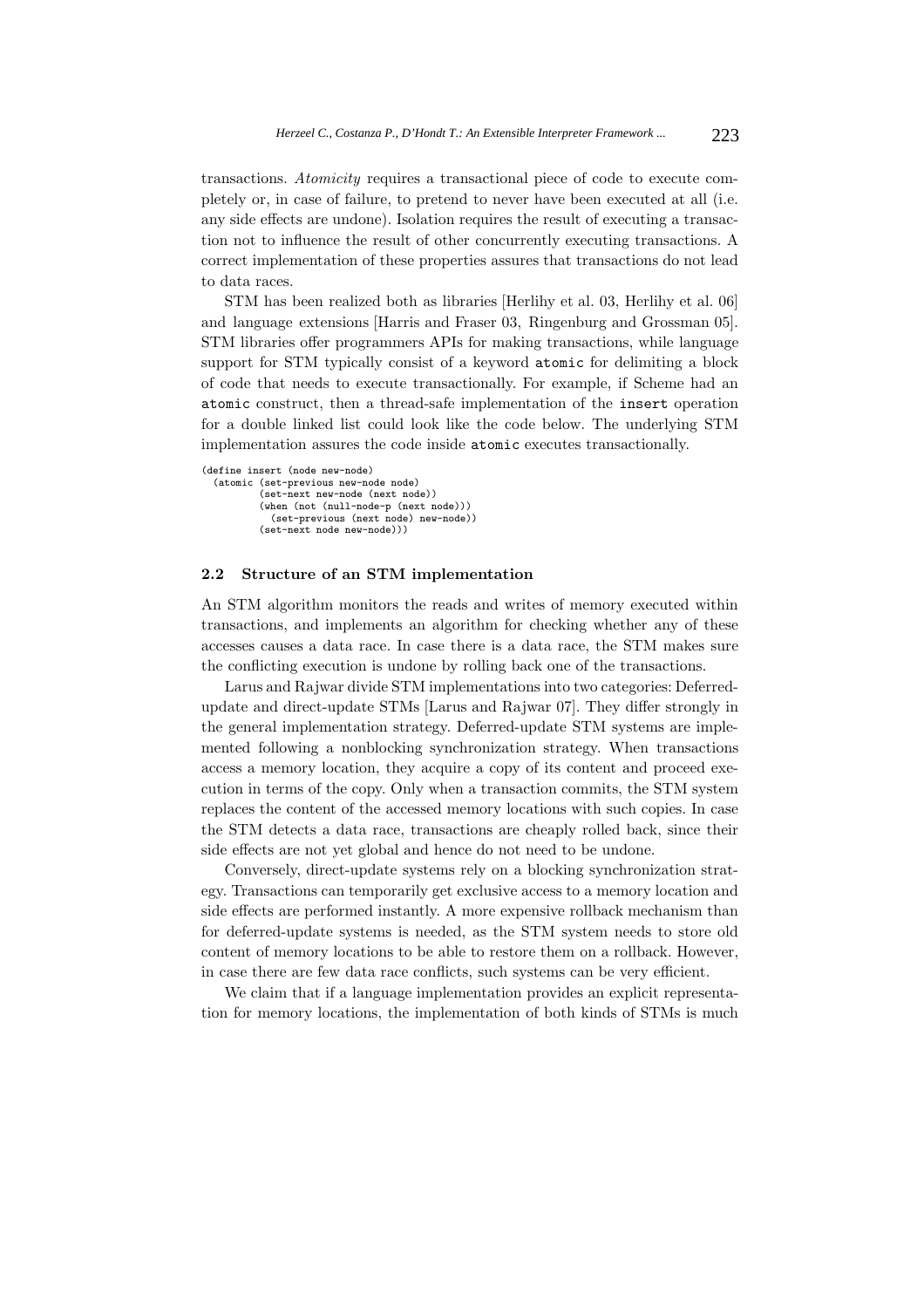easier to realize than when this is not the case. Consequently, we also claim that explicit memory locations are a key ingredient for a framework in which to express different kinds of STM. In what follows we sketch a design of a Scheme interpreter with explicit memory locations, and discuss the implementation of a direct-update and two deferred-update STM algorithms on top of the memory location abstraction. Afterwards, we discuss the inherent complexity of an STM implementation on top of a language implementation without an explicit representation for memory locations.

# **3 STM for a Scheme implemented in CLOS**

Our experiment consists of extending a Scheme interpreter written in the Common Lisp Object System (CLOS [DeMichiel and Gabriel 87]) with explicit memory locations. The interpreter implements a non-trivial subset of Scheme. Additionally, it supports parallel variants of familiar constructs like parallel-do, parallel-let, etc as found in QLisp [Gabriel and McCarthy 84]. It also implements the atomic construct for executing a piece of code transactionally [Harris and Fraser 03]. Our interpreter is written using  $LispWorks<sup>1</sup>$  and relies on its multiprocessing package for threading and locking functionality. Our implementation is primarily meant to illustrate our claims, but does not focus on efficiency. We will discuss efficiency concerns in Section 6.

# **3.1 Transactional execution**

Our interpreter extends the prototypical Lisp interpreter with a clause for evaluating *atomic* expressions. The code for eval-atomic is listed below. Note that mp:\*current-process\* is part of the LispWorks API for getting hold of the current active thread.

For evaluating an atomic expression, we put the current active thread into a transactional state (see push-transactional-mode) and let it evaluate the expression. Afterwards, commit is called for finalizing the transaction and restoring the thread to a non-transactional state for the rest of the execution (see pop-transactional-mode). For this, we made it possible to add a transactional state to LispWorks threads, which is accessible through the methods push-transactional-mode, pop-transactional-mode and peek-transactional-mode. The transactional state of a thread itself is modeled as a stack of transaction objects, for supporting the evaluation of nested atomic expressions.

 $^1$  For LispWorks  $\circledR,$  see http://www.lispworks.com/.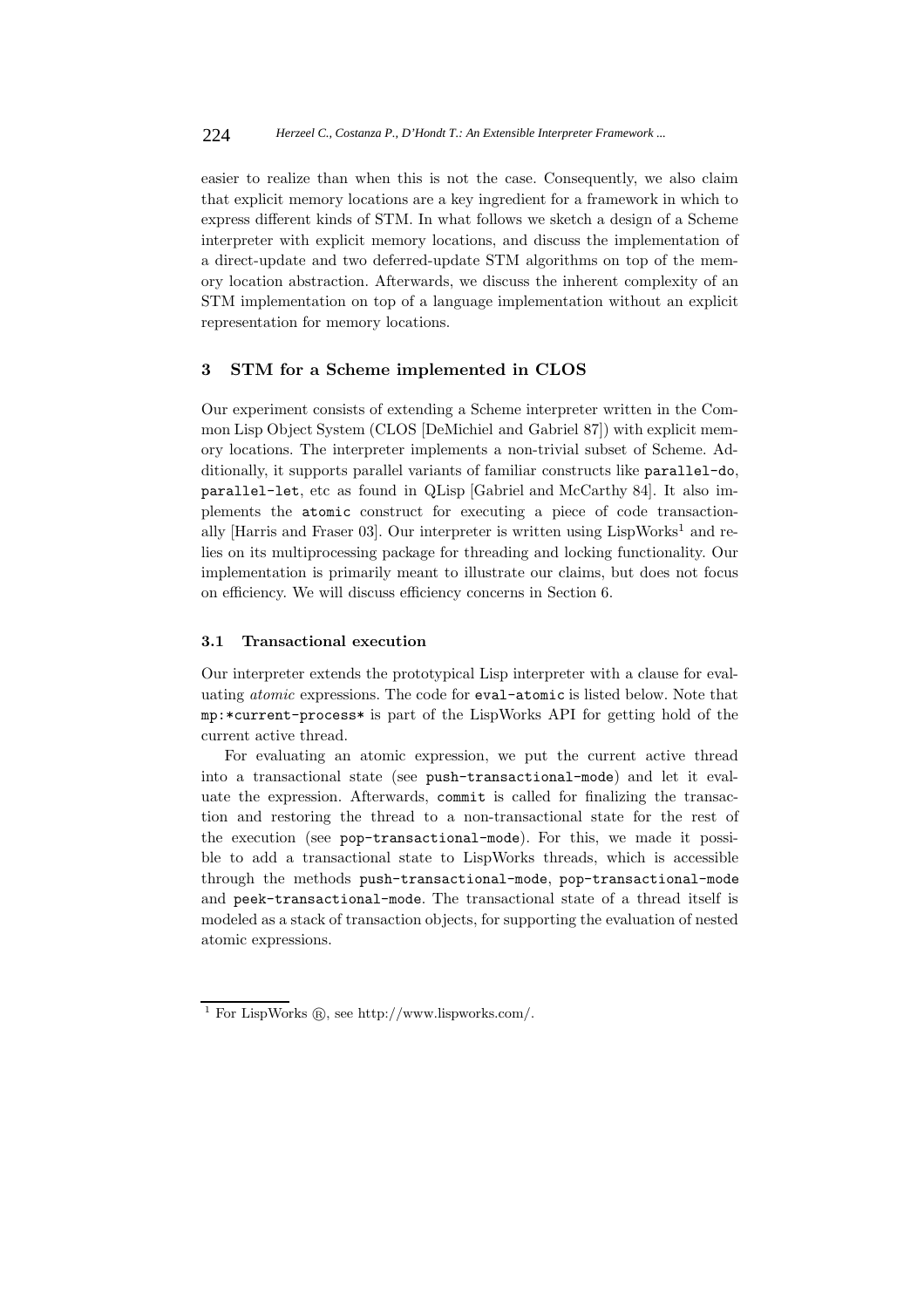```
(defmethod eval-atomic (exp env cont)
  (let ((transaction (make-transaction exp env cont)))
    (push-transactional-mode mp:*current-process* transaction)
    (eval exp env #'commit)))
(defmethod commit (result)
  (funcall (cont (pop-transactional-mode mp:*current-process*)) result))
```
Transactions are modeled as objects that store a reference to their thread of execution, and the interpreter's state at the time the transaction is created. The latter is needed for rolling back a transaction:

```
(defmethod roll-back ()
  (let ((transaction (pop-transactional-mode mp:*current-process*)))
   (eval-atomic (atomic-block transaction) (env transaction) (cont transaction))))
```
The methods for commit and roll-back shown here provide the default implementations for these operations. They do not by themselves deviate from normal execution without transactions. However, by defining them as methods, we have established a protocol for transactional execution: Client code that extends our interpreter with STM can override these two methods to include the extra functionality required for committing a transaction, and rolling it back.

#### **3.2 Memory locations as objects**

Memory locations are modeled as instances of the class memory-location, which defines a slot for storing a memory location's content. The class can be extended to hold additional information necessary for implementing a particular STM.

A method make-memory-location is the constructor for making new memory location objects. It takes the content of the memory location as an argument. The methods memory-location-value and (setf memory-location-value) are used to respectively read and write the content of a memory location object. The methods registered-read and registered-write implement a read or write of a memory location that is registered by the STM. Both registered and non-registered accesses to memory locations are necessary because some internal memory accesses must *not* be registered to implement STM correctly.

The memory location and transaction abstractions we discussed make up a complete STM framework. A detailed overview of the different classes and methods is given in Appendix A.

# **4 Explicit memory allocation and access in Scheme**

For implementing STM, it must be possible to advise all possible reads and writes of memory. For Scheme, this means it should be possible to extend reads and writes of *variables*, *cons cells* and *vectors*, that is, there are no other *primitive* means for allocating and accessing memory. Fig. 1 gives an overview of the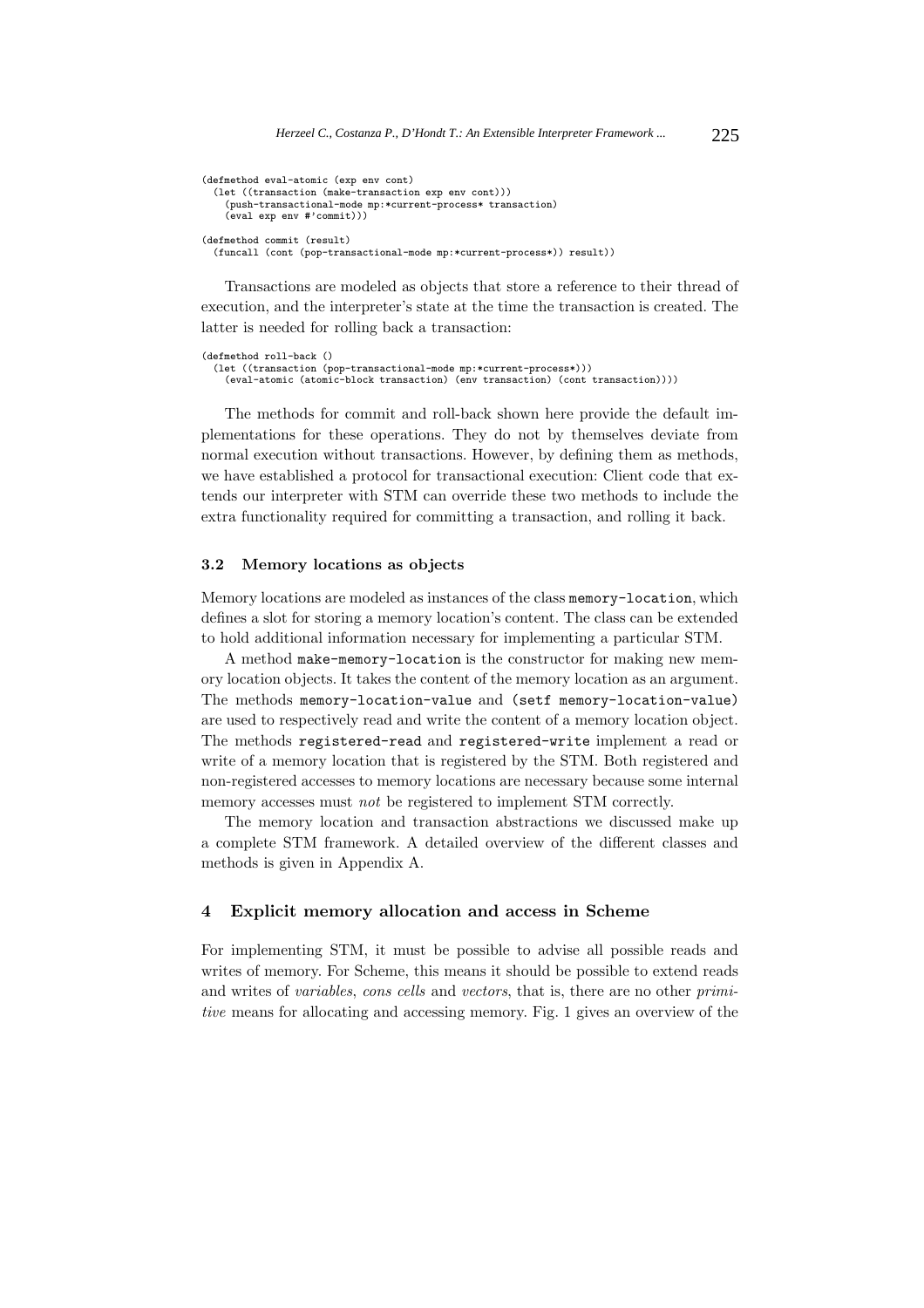constructs in Scheme for manipulating variables, cons cells and vectors. We next identify the methods in the interpreter that implement these operations and open them up for extension. An overview of these methods is shown in Fig. 2.

| Allocation                       | Reading                                     | Writing                                                                    |
|----------------------------------|---------------------------------------------|----------------------------------------------------------------------------|
| Variables (define x $obj(x)$ ) x |                                             | $(\texttt{set!} \; x \; obj)$                                              |
|                                  | Cons cells (cons $obj$ obj) (car cons-cell) | $(set-car! cons-cell obj)$                                                 |
|                                  | $(cdr \text{ cons-cell})$                   | $(set-cdr! const-cell obj)$                                                |
|                                  |                                             | Vectors (vector size) (vector-ref vector idx) (vector-set! vector idx obj) |

|         | <b>Allocation</b>            | Reading     | Writing         |
|---------|------------------------------|-------------|-----------------|
|         | Variables   make-binding     | binding     | set-binding     |
|         | Cons cells make-c1-cons      | cl-list-car | cl-list-set-car |
|         |                              | cl-list-cdr | cl-list-set-cdr |
| Vectors | make-cl-vector cl-vector-ref |             | cl-vector-set   |

**Figure 1:** Allocating and accessing memory in Scheme

**Figure 2:** Methods implementing memory allocation and access

# **4.1 Variable allocation and access**

Variable bindings are stored in an *environment* structure, a dictionary-like structure allocated on the Common Lisp heap that maps variable names onto values. Internally, the latter mappings are represented using a structure binding.

Creating a new variable/value binding (for interpreting a define) is handled by a method add-binding: It calls make-binding to create a new instance of the structure binding and stores it into the global environment. Updating a variable/value binding (for interpreting a set!) is done by a method set-binding. Finally, looking up a variable (for interpreting a variable reference) is done by a method binding.

In a next step, we can now override these methods to make the memory locations referenced by variables explicit, by inserting explicit memory location objects in the bindings. The code for creating and accessing a binding is appropriately changed:

```
(defmethod make-binding :around ((atom atom) value)
 (list atom (make-memory-location value) 'binding))
(defmethod memory-location-of-value (binding) (second binding))
(defmethod binding-value :around (binding)
  (memory-location-value (memory-location-of-value binding)))
(defmethod (setf binding-value) :around (value binding)
  (setf (memory-location-value (memory-location-of-value binding)) value))
```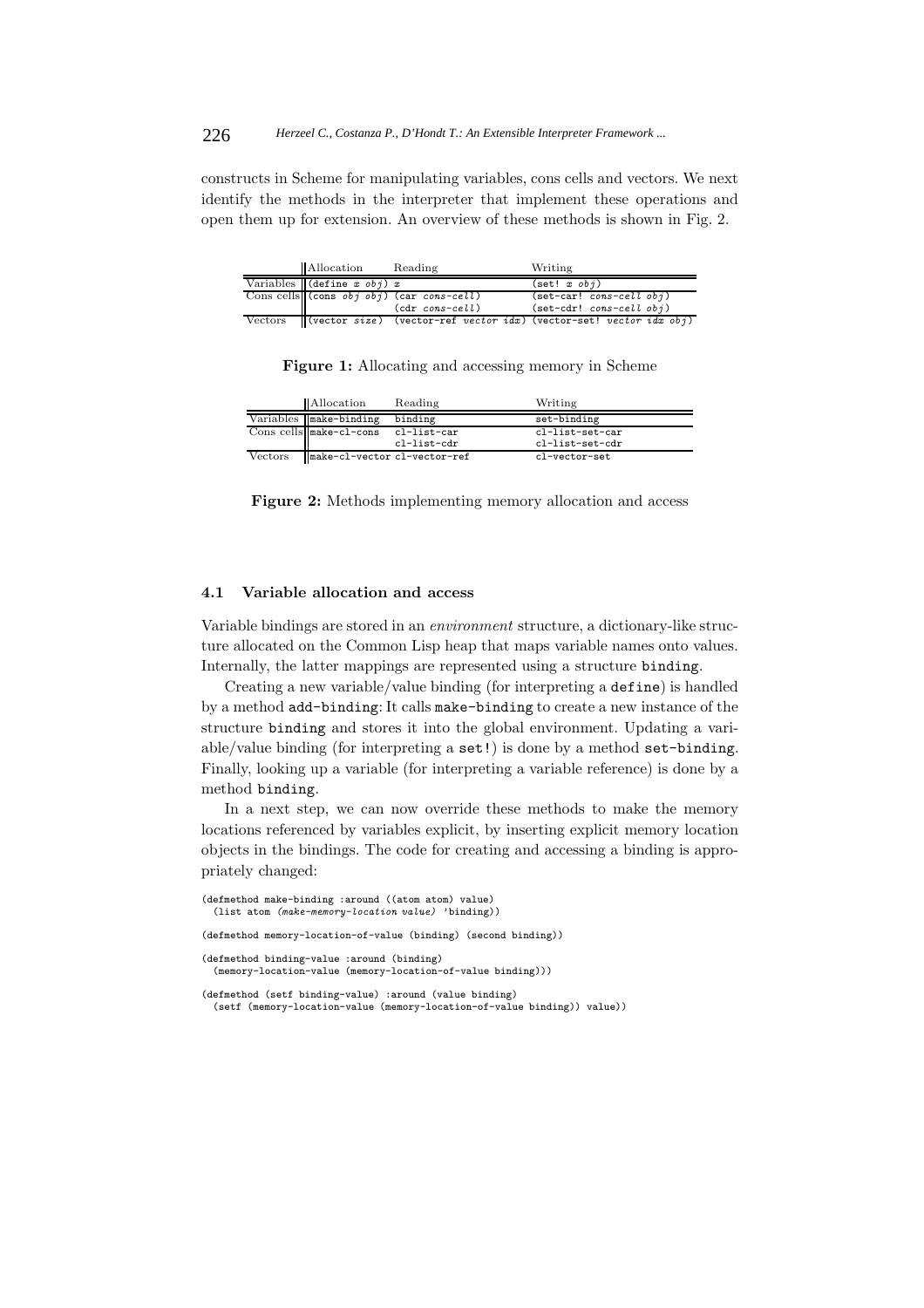Note that we use around methods to override rather than specialize the original method definitions (they do not invoke call-next-method). This may seem superfluous, as we could just omit the original definitions, but then we would "lose" the original implementation of variable bindings without explicit memory locations. The latter would break the layered design of our plugin architecture and make the code conceptually incomplete. A less ad-hoc implementation can be realized in a language which has explicit support for implementing these kinds of software layers, such as ContextL (see Section 6).

Next, we override the methods binding and set-binding, which respectively implement variable lookup and update, to work on the new bindings. Variable lookup and update are operations that need to be monitored by the STM algorithm, hence the use of registered-read and registered-write, the methods we previously defined for monitored accesses.

```
(defmethod binding :around ((atom atom) (environment environment))
  (let ((binding (binding-mapping atom environment)))
   (registered-read (memory-location-of-value binding))))
(defmethod set-binding :around ((environment environment) (atom atom) (handle handle))
  (let ((binding (binding-mapping atom environment)))
   (if binding (registered-write (memory-location-of-value binding) handle)
     (error "Cannot assign to an undefined variable"))
   binding))
```
#### **4.2 Vector allocation and access**

Vectors are implemented using Common Lisp arrays, allocated on the Common Lisp heap. We represent vectors using a wrapper class  $c1$ -vector whose instances hold references to such Common Lisp arrays. A method called make-cl-vector is responsible for creating new vectors (for interpreting a make-vector). Methods cl-vector-ref and cl-vector-set implement reading and updating vector entries (for interpreting a vector-ref and vector-set!).

To allow advising of vector allocation and access, we now make the memory locations vectors reference explicit. In the code listed below, we override the constructor for vector objects. As previously discussed, vectors are represented by a class cl-vector that wraps a Common Lisp array. Here, we initialize the entries of the array with a memory location object:

```
(defmethod make-cl-vector :around (nr &optional initial-content)
 (if initial-content
     (make-instance 'cl-vector :cl-array (make-array nr :initial-contents
                                           (mapcar #'make-memory-location initial-content)))
    (make-instance 'cl-vector :cl-array (let ((new-array (make-array nr)))
                                          (dotimes (i nr)
                                            (setf (aref new-array i) (make-memory-location)))
                                          new-array))))
```
Next, we override cl-vector-ref and cl-vector-set to operate on the explicit memory locations: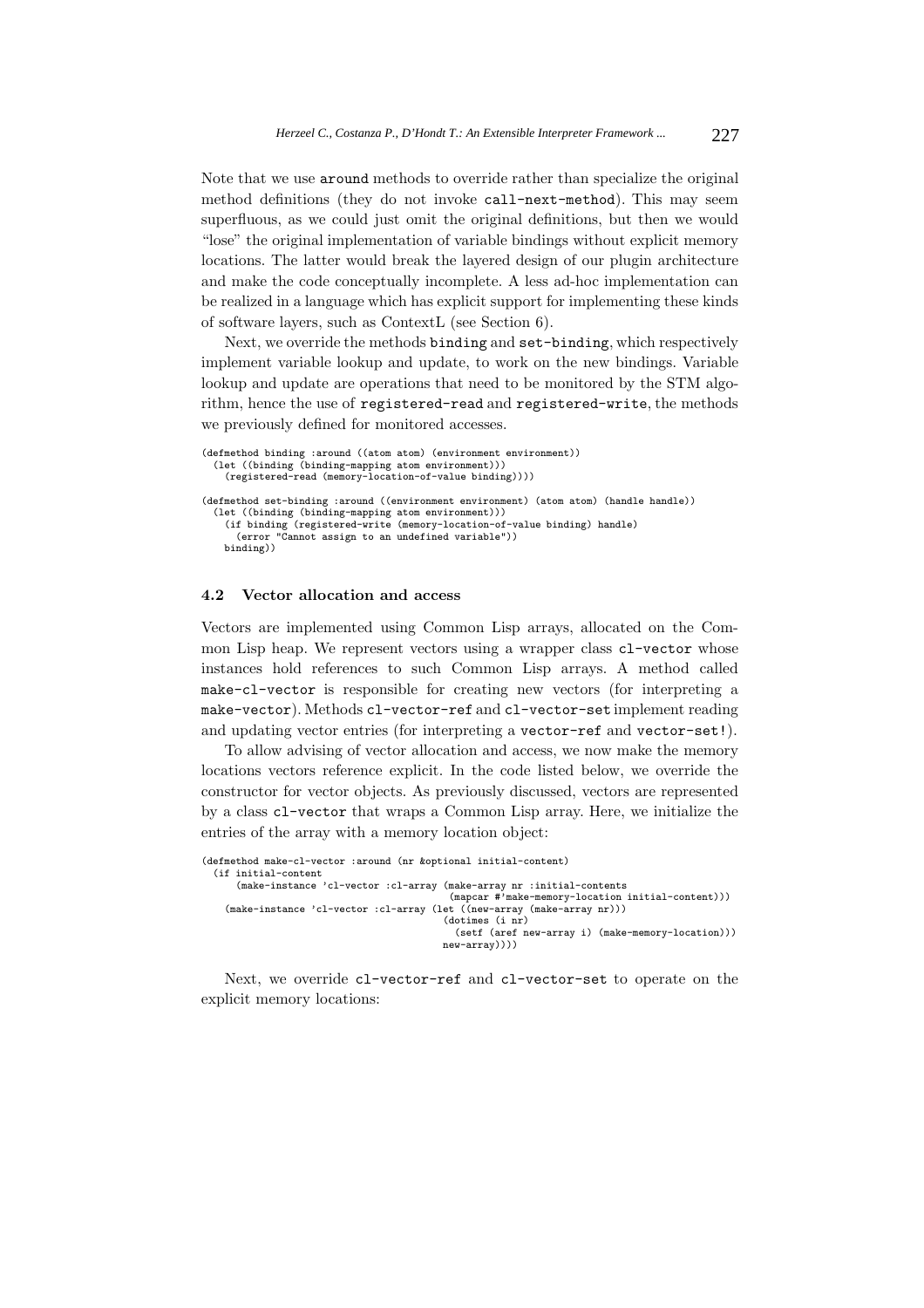```
(defmethod cl-vector-ref :around ((cl-vector cl-vector) nr)
  (let ((memory-location (aref (cl-array cl-vector) nr)))
    (registered-read memory-location)))
(defmethod cl-vector-set :around ((cl-vector cl-vector) nr val)
  (let ((memory-location (aref (cl-array cl-vector) nr)))
    (registered-write memory-location val)))
```
# **4.2.1 Cons cells and other data structures**

Cons cells are essentially vectors of fixed length two, so they are implemented in a similar fashion as cl-vector, namely by providing a Common Lisp class for wrapping Common Lisp cons cells and providing corresponding methods for the respective operations on pairs. Similarly to what we did for vectors and variables, memory locations are introduced into the cons cell implementation, so that cons cell accesses can be advised to implement STM. Other data structures, like classes, can be supported in a similar fashion as extensions of the interpreter, or can be built on top of vectors and closures as user code in Scheme itself.

# **5 Plugging in STM implementations**

# **5.1 Implementing a direct-update STM**

Our first example STM is based on 2-phase locking with optimistic reads (as for example used in BSTM [Harris et al. 06]). When a transaction reads a memory location, the transaction takes a note of this. For writing a memory location, a transaction needs to acquire an exclusive lock. On acquiring the lock, the transaction first records a copy of the memory location's content and only then updates its content with the new value. The lock is released when the transaction successfully finishes. The STM checks for data races at well-defined times. *Write-after-read* conflicts are checked on reading a memory location by verifying that no other transaction has a lock on it. Additionally, when a transaction finishes, the STM checks for *read-after-write* conflicts by checking that none of the memory locations read by the transaction were updated afterwards. When there are no conflicts, the transaction finishes (commits) and releases all of its locks. Conversely, when a conflict is detected, the transaction rolls back, undoes any of the writes it performed, releases its locks and restarts. *Write-after-write* data races are avoided as transactions have to acquire an exclusive lock for writing a memory location, and these locks are only released when a transaction commits.

### **5.1.1 Memory location and transaction extensions**

From the description above we derive the following extensions to our interpreter. We extend memory locations with a *version* for making it possible to check on commit whether a read memory location was updated by comparing its current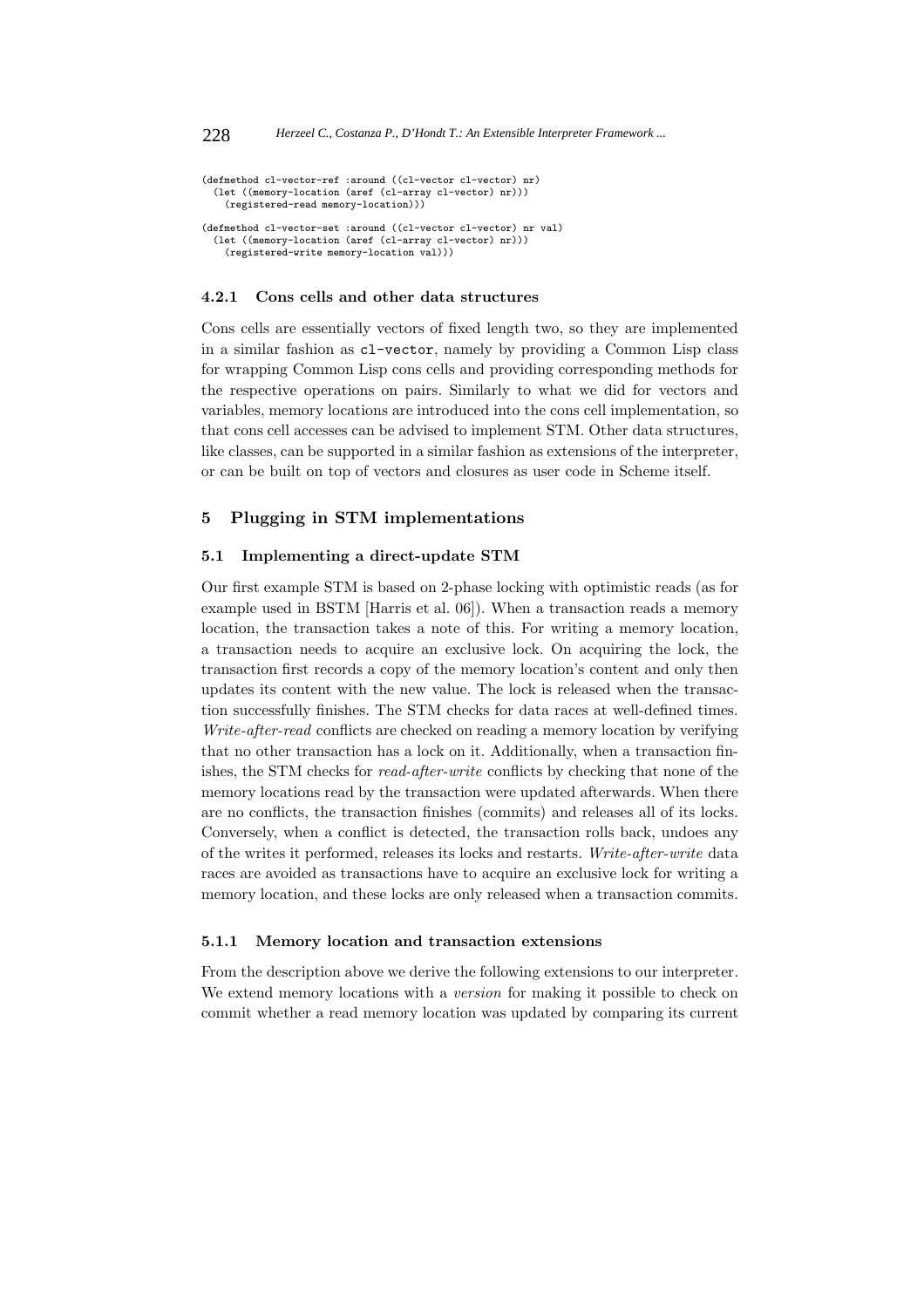version with the version on read. A memory location's version consists of a counter and a reference to the transaction that performed the last write.

(defclass versioned-memory-location (memory-location)<br>((lock :initform (mp:make-lock) :accessor memory-location-lock) ((lock :initform (mp:make-lock) :accessor memory-location-lock) (version :initform (make-instance 'version) :accessor memory-location-version)))

The code listed above shows the implementation of the class named versioned-memory-location that extends memory-location with slots for holding a lock and a version. The slots are initialized with default values, respectively a new lock and version object. The function mp:make-lock for creating a lock comes from the LispWorks MP package. The accessor memory-location-value for accessing a memory location's content remains unchanged. The constructor make-memory-location is overridden to create an instance of the class versioned-memory-location:

```
(defmethod make-memory-location :around (&optional value)
  (make-instance 'versioned-memory-location :value value))
```
We also extend transactions with a read and a write set. The sets are modeled as property lists, mapping each accessed memory location object onto a version object (in case of the read set) or a copy of the memory location's previous content (in case of the write set). Acessors get-read-set and get-write-set are defined for accessing the read or write set of a transaction.

# **5.1.2 Advising access of memory locations**

In this STM, registered-read and registered-write are implemented as follows. registered-read makes a copy of the memory location's current version and, together with the memory location, pushes it onto the transaction's read set. Subsequently, it calls locked-by-other-thread-p to check if another thread holds a lock on the memory location: If so, there is a potential *write-after-read* data race, and the transaction is rolled back. Otherwise, the memory location's content is returned.

```
(defmethod registered-read ((mem-loc versioned-memory-location))
  (let ((transaction (peek-transactional-mode mp:*current-process*)))
    (when transaction
      (setf (get-read-set transaction)
           (list* mem-loc (duplicate (memory-location-version mem-loc))
                   (get-read-set transaction)))
      (when (locked-by-other-thread-p mem-loc)
        (roll-back))(memory-location-value mem-loc)))
```
registered-write calls obtain-lock for getting an exclusive lock on the memory location. Subsequently, it pushes the memory location and its current content on the transaction's write set. The latter is a sufficient "copy" since we register all memory writes by default. The next two expressions are responsible for increasing the version number and updating the "process-that-did-the-lastwrite." Subsequently the memory location's content is replaced by the new value.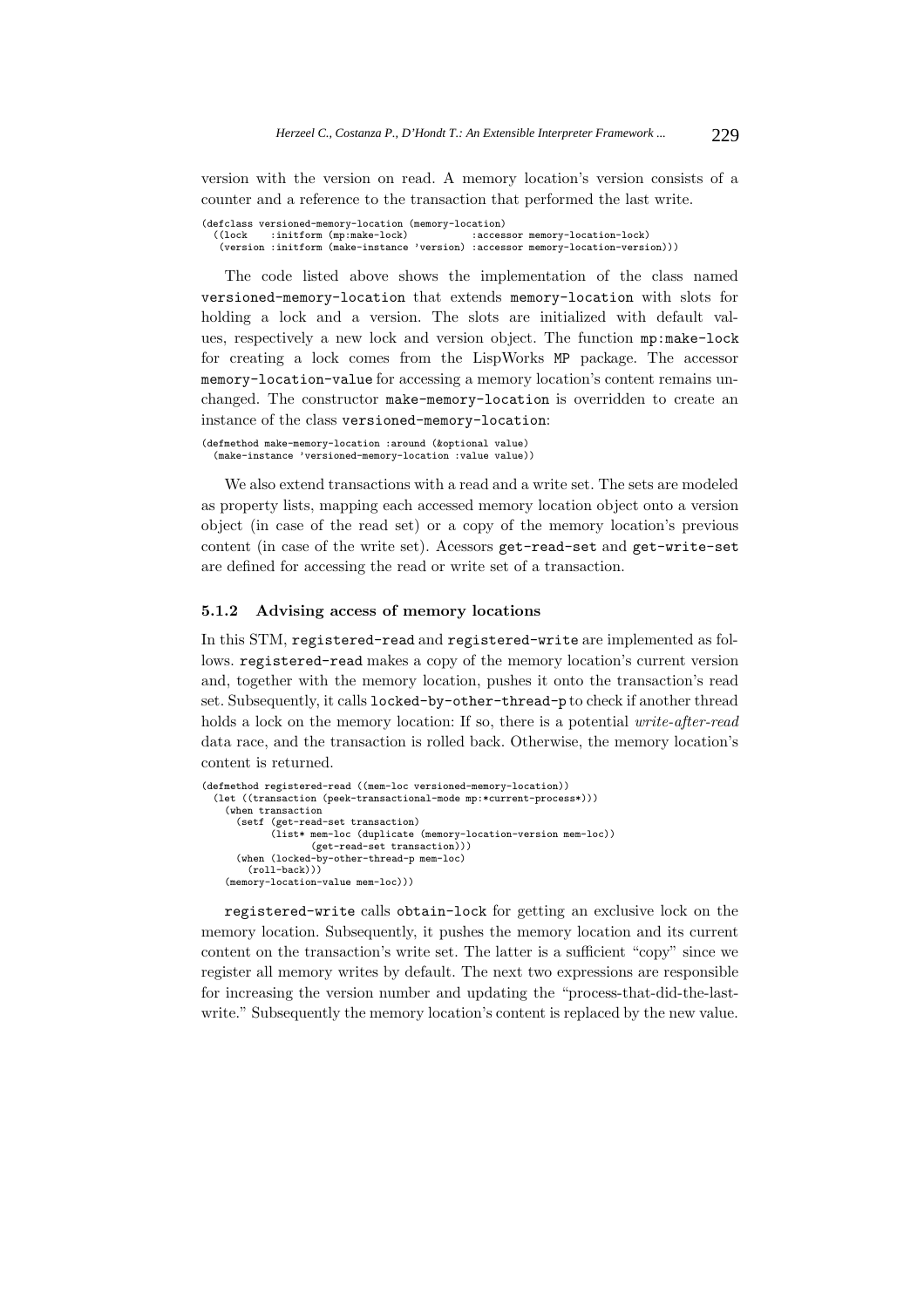```
(defmethod registered-write ((mem-loc versioned-memory-location) value)
  (let ((transaction (peek-transactional-mode mp:*current-process*)))
    (if transaction
        (obtain-lock mem-loc
                     (lambda ()
                       (setf (get-write-set transaction)
                             (list* mem-loc (memory-location-value mem-loc)
                                   (get-write-set transaction)))
                       (setf (process-that-did-last-write (memory-location-version mem-loc))
                             transaction)
                       (incf (version-nr (memory-location-version mem-loc)))
                       (setf (memory-location-value mem-loc) value)))
     (setf (memory-location-value mem-loc) value))))
```
We also show the code for obtain-lock below, which tries to acquire the lock (via a call to mp:process-lock), but if that fails – because another transaction has the lock and waiting to get it takes too long – the transaction rolls back. roll-back removes the current transaction from the current process, undoes the writes it performed, releases its locks, removes the recorded read and write sets, and finally, the transaction is restarted (call-next-method).

```
(defmethod obtain-lock ((mem-loc memory-location) cont)
 (let* ((lock (memory-location-lock mem-loc))
         (lock-is-mine (mp:process-lock lock :timeout 3)))
   (if lock-is-mine (funcall cont) (roll-back))))
(defmethod roll-back :around ()
  (let ((transaction (peek-transactional-mode mp:*current-process*)))
    (undo-writes-from-process transaction)
    (release-locks transaction)
    (call-next-method)))
```
The code for committing a transaction is shown below. It calls verify-reads to check for data races. Recall that the read set of a transaction is modeled as a property list: For each pair in that list, consisting of a memory location object and its version at the time it was read, we check if the current version of the memory location object is different from the old. If so, there is a data race and the commit fails.

```
(defmethod commit :around (result)
 (if (verify-reads)
      (progn
       (release-locks)
       (call-next-method))
   (roll-back))(defmethod verify-reads ()
  (let ((transaction (peek-transactional-mode mp:*current-process*)))
   (loop for (memory-location version-on-read) on (get-read-set transaction) by #'cddr
          when (version-changed-p memory-location version-on-read) return nil
         finally (return T))))
```
This concludes the implementation of the STM algorithm based on 2-phase locking. Note that the implementation is purely an extension of our memory location and transaction abstractions: No other parts of the interpreter need to be changed to plug in the STM.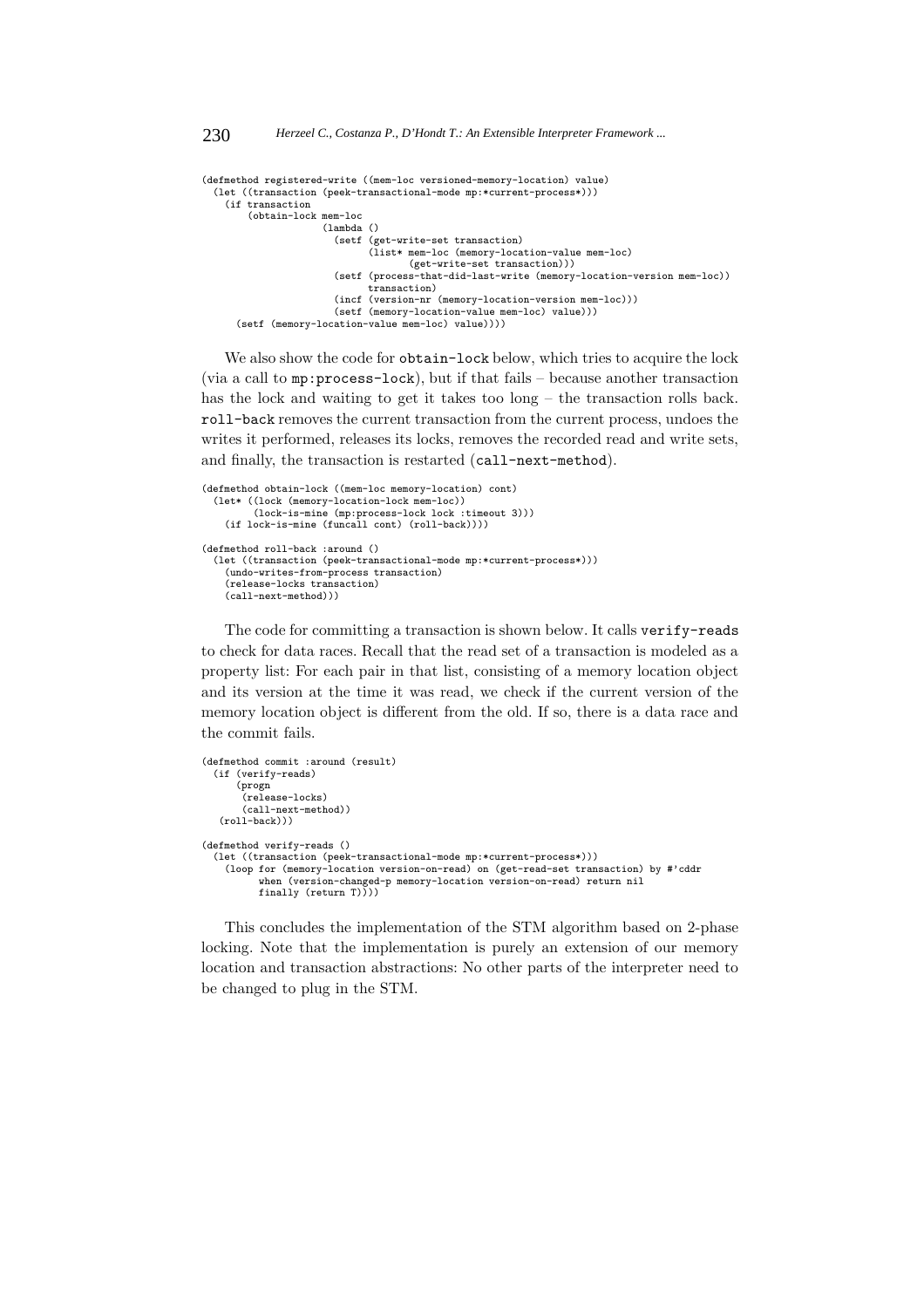#### **5.2 Implementing a deferred-update STM**

The second example we implement is the DSTM system by Herlihy et al. [Herlihy et al. 03]. It is a lock-free, deferred-update STM that implements a nonblocking synchronization strategy. In DSTM, a memory location does not store *one* content, but *two*. It also stores a reference to the transaction that did the last write of the memory location. Depending on the status of that transaction – "active," "aborted" or "committed" – one content takes the role of the memory location's content before the last write (the "old" content) and the other plays the role of its current content (the "new" content).

When a transaction reads a memory location, DSTM checks the status of the transaction that performed the last write. If its status is "aborted," then the memory location's "old" content is returned. Otherwise, if the status is "committed," then the "new" value is returned. In both cases, the read is successful and recorded in the transaction's read set. Finally, when the status is "active," the memory location is in use by another transaction, and a conflict resolution is started to see if that transaction can keep using it or hands it over.

Similarly, for writing a memory location, DSTM checks the status of the transaction that performed the last write. Again, when the status is "active," the transactions negotiate for "ownership" of the memory location. Otherwise, when the status of the transaction that performed the last write is "committed" (or "aborted"), a new memory location object is created, with as "old" content a copy of the old memory location's "new" (or "old") content and as "new" content the write value. Additionally, the "transaction that did the last update" of the new memory location object is set to the transaction performing the write. Then, using a *compare-and-swap* operation, the old memory location object is atomically *replaced* by the newly created one.<sup>2</sup>

There are two places where DSTM checks for data races. On reading a memory location, DSTM checks for *write-after-read* data races by checking that the status of the transaction that did the last write is not "active." Otherwise, that transaction wrote a value the other transaction still had to read. On committing a transaction, DSTM checks for *read-after-write* data races by going through the transaction's read set and checking if any of the read memory locations was updated by another transaction in between. If so, the transaction aborts, setting its status to "abort." However, it is not necessary to undo any of the writes the aborted transaction performed, as the written memory locations still have a copy of the "old" content, and because the transaction's status is set to "abort," future accesses will return this "old" content. *Write-after-write* data races are avoided by DSTM, since a transaction can only obtain write access when no

<sup>2</sup> *compare-and-swap* is a known hardware primitive that atomically compares the content of a memory location to a value, and if they are the same, changes the content of the memory location to a new, given value.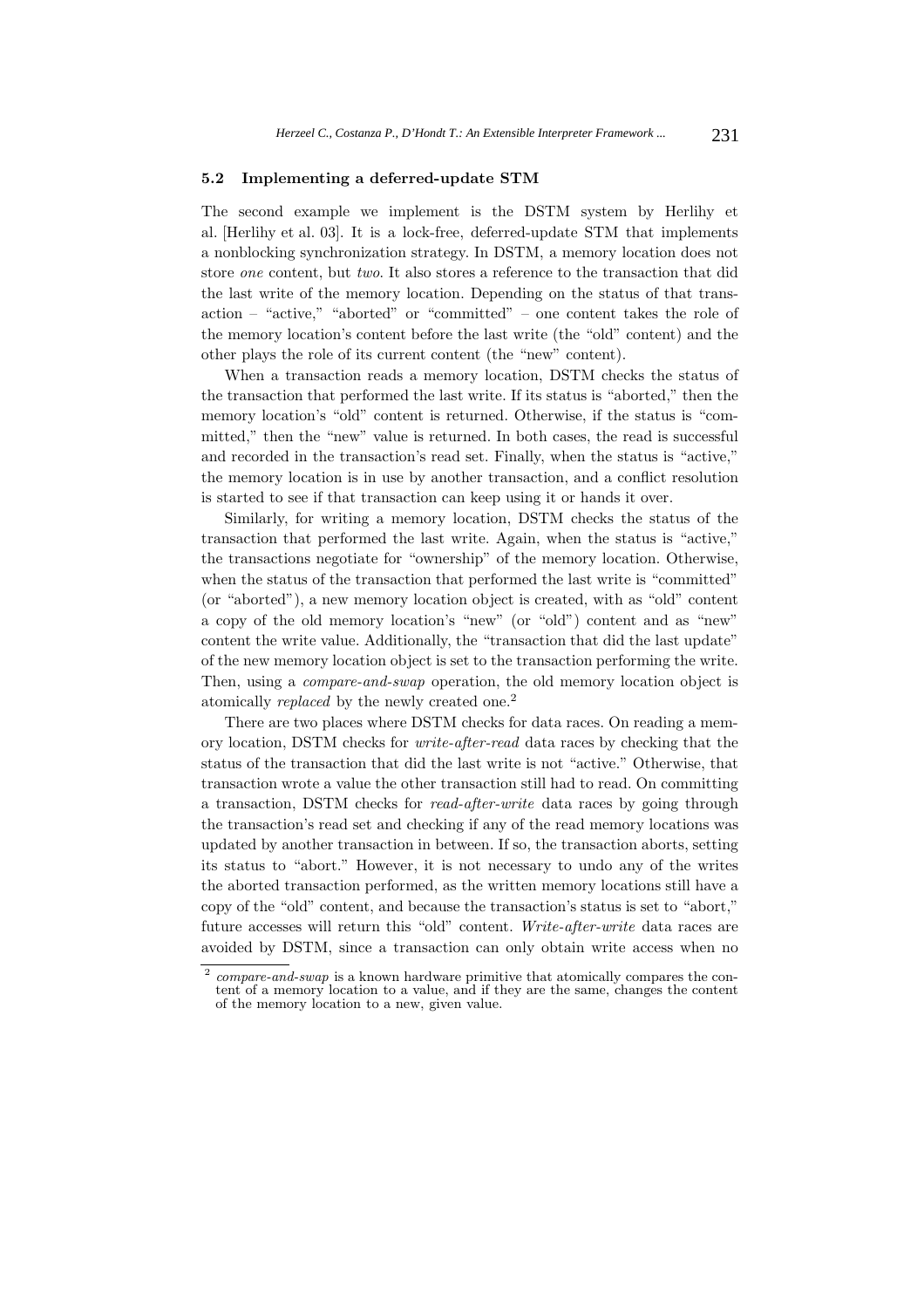other transaction is actively using the memory location, and the write access is only given up when the transaction's status changes to "commit" or "abort."

#### **5.2.1 Memory location and transaction extensions**

Given the above description, we need to extend memory location objects and transactions as follows. We create a new class dstm-memory-location for representing DSTM memory locations. We do not add new slots, but the idea is that a memory location's content is an instance of the class content-unit, as shown in the code below (see the initialization of the slot memory-location-value in make-memory-location). The class content-unit is a container for holding the version, the "old" content and the "new" content of a memory location. For convenience, we define methods version, memory-location-new-content and memory-location-old-content for accessing the the latter three objects directly from a memory location object (not shown).

```
(defmethod make-memory-location :around (&optional value)
 (make-instance
   'dstm-memory-location
   :memory-location-value (make-instance 'content-unit :new-value value)))
(defclass content-unit ()
  ((version :initarg :version :initform (make-instance 'version) :accessor version)
   (new-content :initarg :new-content :initform nil :accessor new-content)
   (old-content :initarg :old-content :initform nil :accessor old-content)))
```
The memory-location-value reader is overridden as shown below. It dispatches on the status of the transaction that performed the last write: If the status is "committed," the transaction returns the "new" content. In case it is "aborted," it returns the "old content." Otherwise, when the transaction that performed the last write is still active, the current transaction negotiates with that transaction to obtain access to the memory location. In our current implementation, the negotiation strategy is to simply wait, but any other strategy can be implemented here. Also note that in case there is no transaction that performed the last write – when a variable was only initialized, but never written – then memory-location-value also returns the "new" content of the memory location, which is set when defining a variable.

```
(defmethod memory-location-value ((mem-loc dstm-memory-location))
  (let ((last-writer (process-that-did-last-write (version mem-loc))))
    (cond ((or (null last-writer) (committed-p last-writer))
           (memory-location-new-content mem-loc))
          ((aborted-p last-writer)
           (memory-location-old-content mem-loc))
          (t (negotiate-for mem-loc last-writer)))))
```
We extend transactions with a read set and a status flag. A transaction can be in three states: When a transaction starts, its status is set to "active," on roll back it is set to "aborted" and on commit to "committed." The predicates aborted-p, committed-p and active-p are defined for querying the status of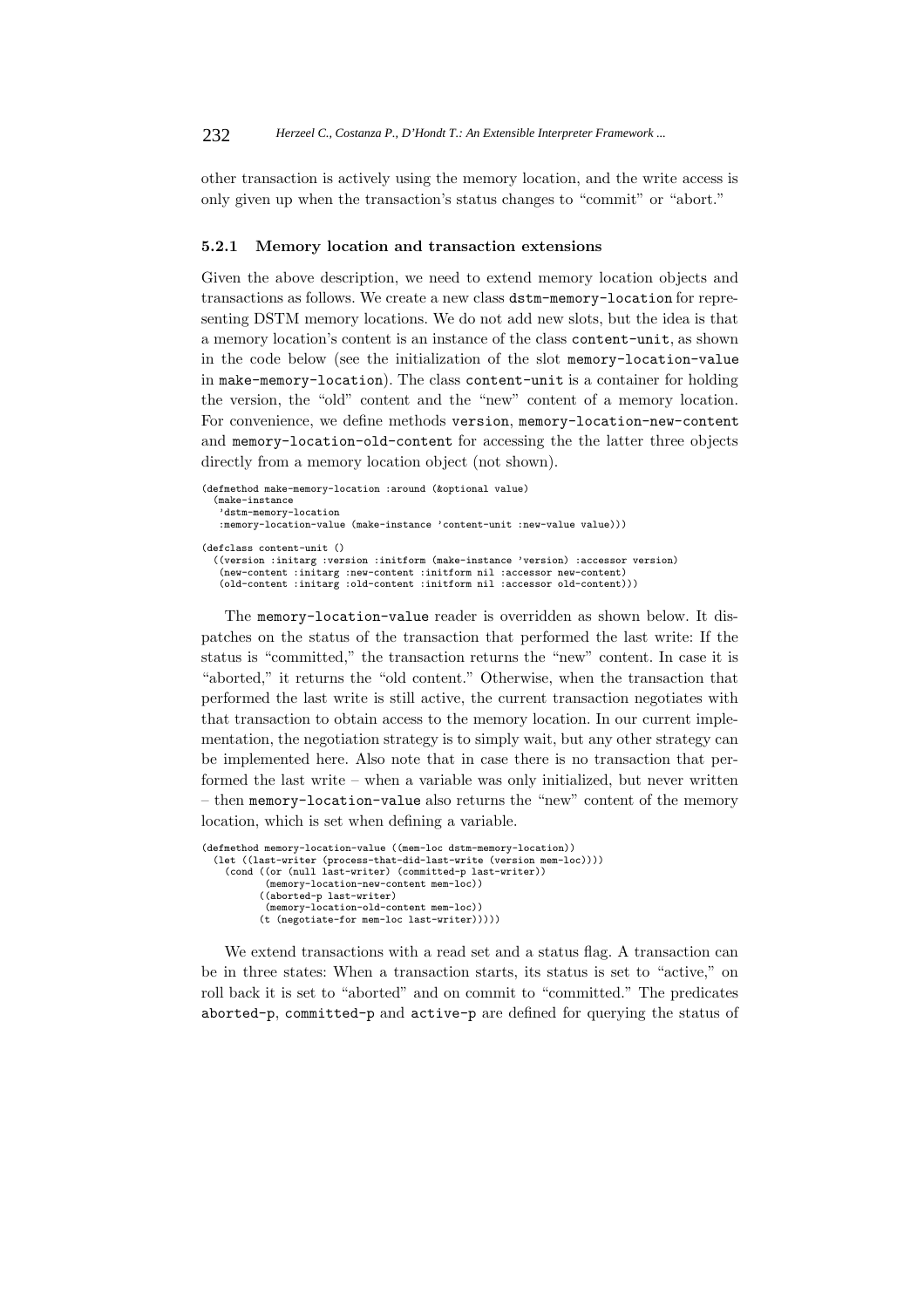a transaction. Additionally, methods are defined for switching the status of a transaction (change-status-to-aborted, change-status-to-committed and change-status-to-active).

### **5.2.2 Advising access of memory locations**

For DSTM, registered-read and registered-write are implemented as follows. The code for registered-read is quite straightforward: It makes an entry in the current transaction's read set, checks for (read after write) data races and if that succeeds, it returns the memory location's content, otherwise the transaction is rolled back:

```
(defmethod registered-read ((mem-loc dstm-memory-location))
  (let ((transaction (peek-transactional-mode mp:*current-process*)))
   (when transaction
     (setf (get-read-set transaction)
            (list* mem-loc (duplicate (version mem-loc))
                  (get-read-set transaction)))
     (if (verify-reads) (memory-location-value mem-loc)
       (roll-back))(memory-location-value mem-loc)))
```
The implementation of registered-write is a bit more tricky due the use of the  $mp:compare$ -and-swap operation.<sup>3</sup> We first get hold of the memory location's content unit (see content-unit-before-write) and we create a new content unit by calling make-new-content-unit-from. Subsequently, we try to replace the memory location's content with new-content-unit through the call to mp:compare-and-swap. For this, the latter fetches again what is in the slot memory-location-value of the memory location object and compares it to the previously fetched content-unit-before-write. When the *compare-and-swap* fails, because these two do not point to the same object anymore, we know that in between time, the memory location's content was updated by another transaction. To resolve this, the current transaction is rolled back and restarted.

```
(defmethod registered-write ((mem-loc dstm-memory-location) new-val)
  (let ((transaction (peek-transactional-mode mp:*current-process*)))
   (if transaction
       (let ((content-unit-before-write (slot-value mem-loc 'memory-location-value))
             (new-content-unit
               (make-new-content-unit-from content-unit-before-write new-val transaction)))
          (unless (mp:compare-and-swap (slot-value mem-loc 'memory-location-value)
                                       content-unit-before-write new-content-unit)
          (roll-back))(setf (memory-location-value mem-loc) new-val))))
```
On committing a transaction, we verify if the transaction is involved in a *readafter-write* conflict: See the call to verify-reads in the code below. If there is no conflict, the transaction's status is changed to "committed", otherwise the the transaction is rolled back.

<sup>3</sup> mp:compare-and-swap is introduced in LispWorks 6.0, which is not yet publicly available, but accessible to us for testing. An alternative implementation is to use a lock.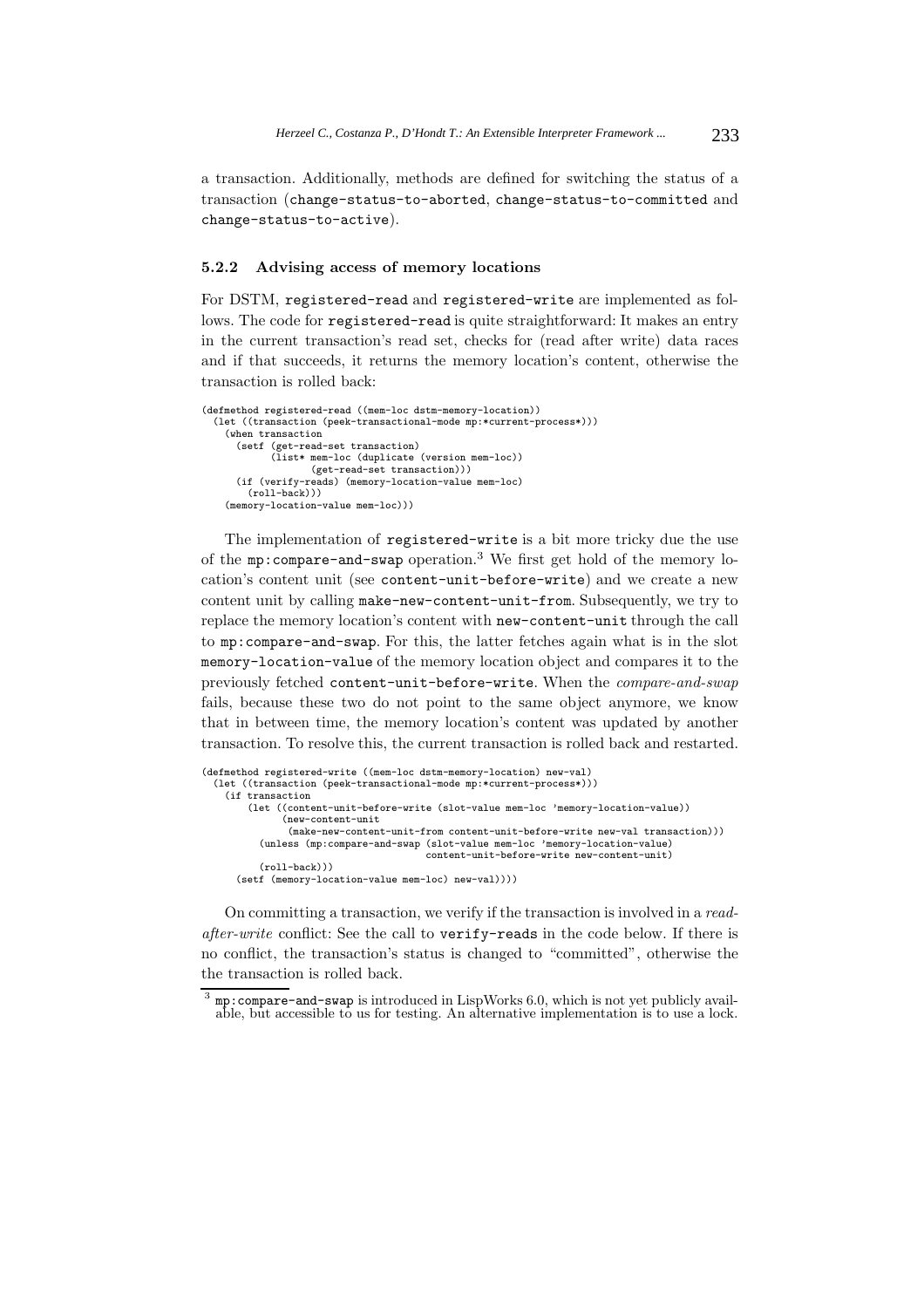```
(defmethod commit :around (result)
  (if (verify-reads)
      (let ((transaction (peek-transactional-mode mp:*current-process*)))
        (change-status-to-committed transaction)
        (call-next-method))
    (roll-back))
```
Rolling back a transaction in DSTM is quite cheap: We just change its status to "aborted." Then the transaction can safely restart. There is no need to roll back any of the side effects it performed, since memory locations store a copy of the content before the transaction performed any update, and that copy will from then on be accessed by other transactions.

```
(defun roll-back :around ()
  (let ((transaction (peek-transactional-mode mp:*current-process*)))
    (change-status-to-aborted transaction)
    (call-next-method)))
```
That's it for the implementation of the DSTM algorithm. We stress again that the implementation is purely an extension of our memory location and transaction abstractions, and that there is no other parts of the interpreter that needs to be changed to plug in the STM.

#### **5.3 Implementing a multiversion STM**

The last example STM we discuss is a deferred-update STM based on multiversion concurrency control [Bernstein and Goodman 83], as for example used in the Clojure programming language [Volkmann 09]. In a multiversion STM, each memory location keeps track of its content history. For reading a memory location, a transaction looks up what the content was at the time the transaction was started. This way transactions that need to read a memory location that was already updated by a newer transaction, can still proceed correctly.

A memory location's access history consists of two parts: a *read history* and a *write history*. The *read history* is a list of transactions that read the memory location. The *write history* stores for every write on the memory location a pair that maps the writer transaction onto the new content. For reading a memory location, a transaction can query the write history for the content at the time the transaction was started. Note that a transaction does not directly operate on the access history of a memory location, rather it logs its accesses in a local history, which on commit is merged with the memory location's access history. Because of this, rolling back a transaction is a cheap operation.

Data races are either avoided, or handled at commit time. *Write-after-read* data races are avoided: A transaction that needs to read a memory location that was already written by a newer transaction, just looks up the old content in the memory location's write history. *Write-after-write* data races are checked on committing a transaction. If the transaction is trying to write a memory location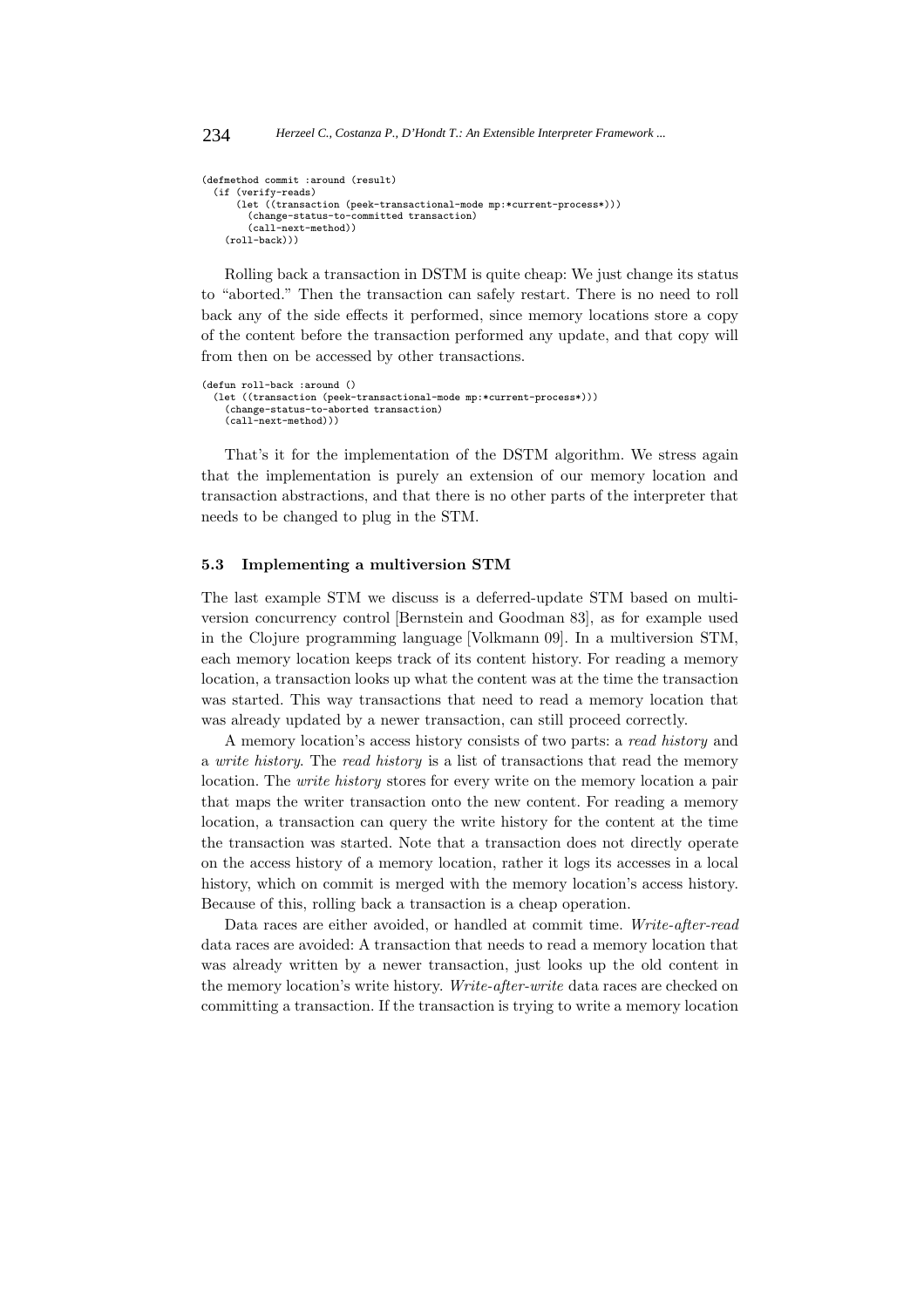that was already written by a newer transaction, then the commit fails and the transaction is rolled back. Similarly, *read-after-write* data races are handled on commit. There are two cases. Firstly, a transaction that read a memory location that was afterwards written by an earlier transaction, is rolled back. Secondly, a transaction that writes a memory location which was already read by a newer transaction, is also rolled back. Since it then gets a new timestamp, it then has a chance to run to a successful commit, cf. definitions of eval-atomic and roll-back in Section 3.1.

One drawback of multiversion STM is the memory overhead associated with storing the history of a memory location's content. Any realistic multiversion STM needs to implement some kind of garbage collection for keeping the access histories small. On the other hand, according to [Bernstein and Goodman 83], there should be less transaction rollbacks than in other transaction algorithms.

#### **5.3.1 Memory location and transaction extensions**

From the above description of multiversion STM, we derive the following extensions to our interpreter. We extend memory locations with a *write* and *read history* for recording the memory location's accesses. The read history is just a list of transaction timestamps, ordered in descending order. The write history is a list of pairs that each map a timestamp onto a value.

```
(defclass multiversion-memory-location (memory-location)
  ((lock :initform (mp:make-lock) :accessor lock)
    (write-history :initform '() :accessor write-history)
(read-history :initform '() :accessor read-history)))
```
(push (cons 0 value) (write-history mem-loc)))

The code above shows the implementation of multiversion-memory-location, a class that extends memory-location with slots for holding the write and read history. Also note the slot lock, which we add for implementing atomic access of a memory location object. We specialize the accessors to operate on the write history:

```
(defmethod memory-location-value ((mem-loc multiversion-memory-location))
  (cl:cdr (cl:first (write-history mem-loc))))
(defmethod (setf memory-location-value) (value (mem-loc multiversion-memory-location))
```
The "current" content of a memory location is the latest entry in the write history, as returned by memory-location-value. To update the content of the memory location, we add an entry to the write history. Note that we choose "0" as a timestamp for this entry, but this is just a stub value, as (setf memory-location-value) is only called when it is not important if the write happens transactionally. In addition to specializing the memory location accessors, we must also override the constructor make-memory-location so that it creates an instance of the class multiversion-memory-location.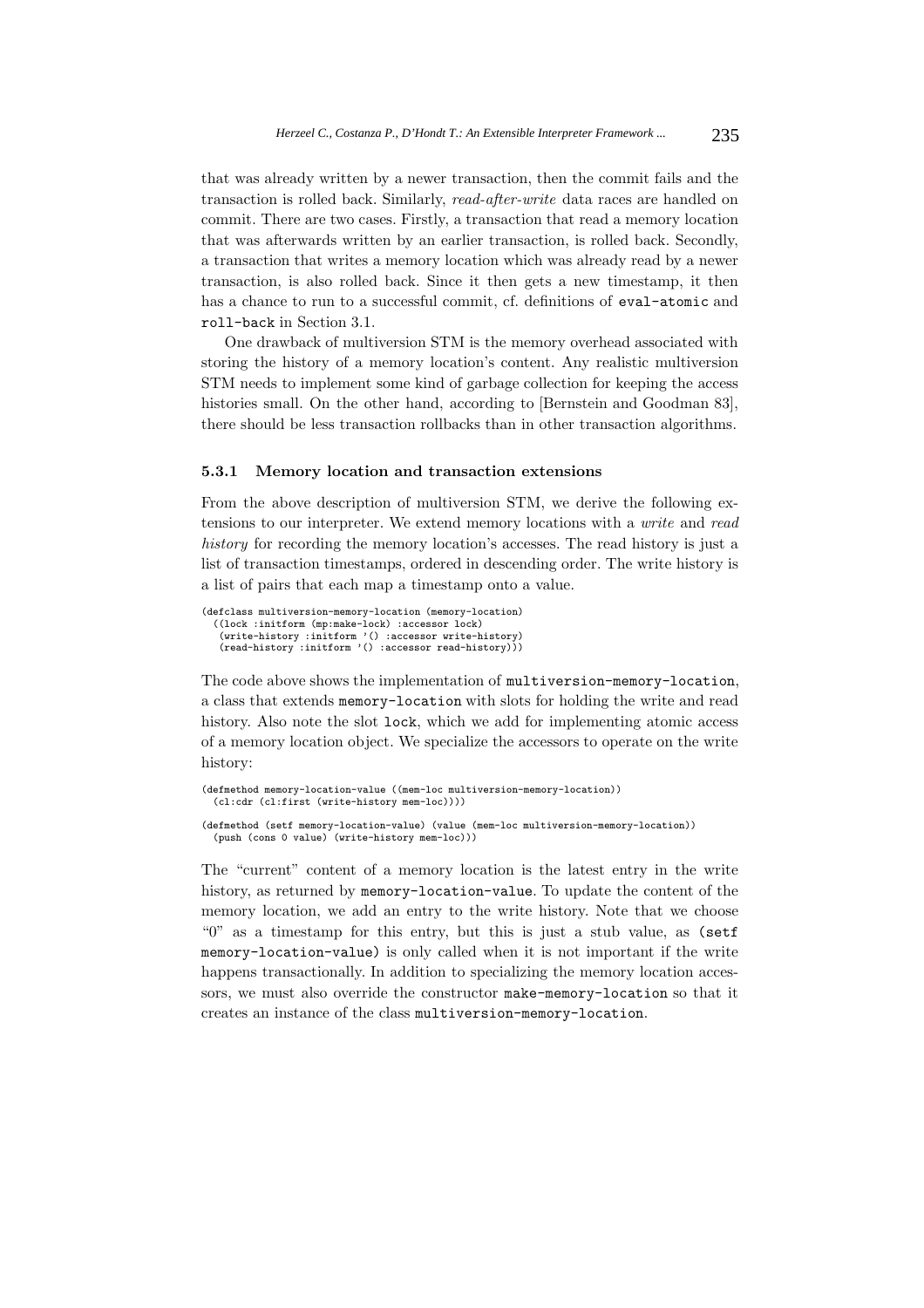We additionally extend transactions with a timestamp, a list of read memory locations and a list of written memory locations. The code below shows the implementation of the new transaction class named multiversion-transaction.

| (defclass multiversion-transaction (stm-transaction)                          |
|-------------------------------------------------------------------------------|
| ((timestamp :initform (generate-timestamp) :accessor timestamp)               |
| $(locks : initform '() : accessor locks)$                                     |
| (read-memory-loactions :initform '() :accessor read-memory-locations)         |
| (written-memory-locations :initform '() :accessor written-memory-locations))) |

The timestamp is unique for each transaction and defines an ordering relation between transactions. It is basically implemented with a counter. The slot read-memory-locations holds a list where each entry maps a memory location object object onto the length of the memory location's write history at the time the entry is created. Similarly, written-memory-locations represents a list where each entry consists of a memory location, a value and the length of the memory location's write history at the time the entry is created. As we explain in the next section, the latter is used for checking on commit if a written memory location was updated by another transaction. Note the slot locks: Its purpose is to hold a list of memory location locks so that commit can be implemented as an atomic operation.

### **5.3.2 Advising access of memory locations**

In our implementation of multiversion STM, the methods register-read and registered-write are implemented as follows. registered-read first registers the read access with the transaction (push). Then it tries to find the content to return. It first checks if the transaction already wrote the memory location by trying to look up its value in the transaction's list of written memory locations (find-if). If this is the case, then the locally stored value is returned. Otherwise, the correct content to read is looked up in the memory location's write history (history-lookup). The function history-lookup takes the memory location's write history and the transaction's timestamp as arguments. It returns the entry with the largest timstamp that is smaller than or equal to the given timestamp. Note that all of this code is wrapped in a mp:with-lock call, which grabs the lock of the memory location being read. This is necessary to protect against data races from concurrent accesses to the write history of a memory location (in push and history-lookup).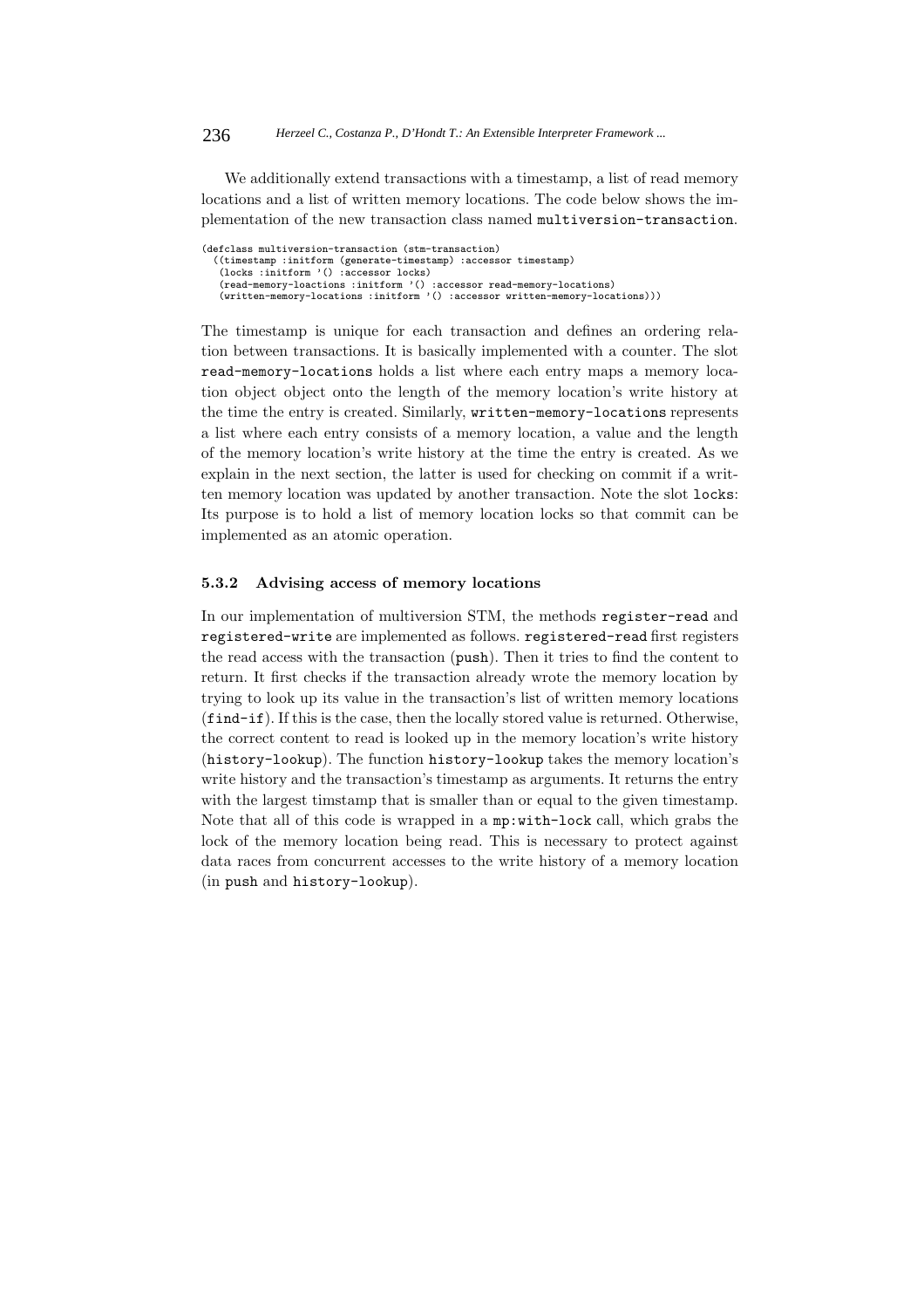```
(defmethod registered-read ((mem-loc multiversion-memory-location))
  (let ((transaction (peek-transactional-mode mp:*current-process*)))
    (if transaction
        (mp:with-lock ((lock mem-loc))
          (push (cons mem-loc (length (write-history mem-loc)))
                (read-memory-locations transaction))
          (let ((write-entry (find-if (lambda (entry) (eql (car entry) mem-loc))
                                      (written-memory-locations transaction))))
            (if write-entry
                (cadr write-entry)
             (cdr (history-lookup (write-history mem-loc) (timestamp transaction))))))
      (memory-location-value mem-loc))))
```
The code for registered-write is listed below. It just adds an entry to the transaction's list of written memory locations (push), and therefore also needs to lock the memory location.

```
(defmethod registered-write ((mem-loc multiversion-memory-location) value)
  (let ((transaction (peek-transactional-mode mp:*current-process*)))
    (if transaction
        (mp:with-lock ((lock mem-loc))
          (push (list mem-loc value (cl:length (write-history mem-loc)))
                (written-memory-locations transaction)))
     (setf (memory-location-value mem-loc) value))))
```
The code for committing a transaction is listed below. It calls verify-reads and verify-writes which check if the transaction we are trying to commit causes a data race. If the transaction does not cause any data races, the transaction's writes are made global (commit-updates) and the transaction is finalized (call-next-method). commit-updates merges the transaction's list of read and written memory locations with the respective memory locations' access histories.

```
(defmethod commit :around (result)
  (let ((transaction (peek-transactional-mode mp:*current-process*)))
   (cond ((and (verify-reads transaction) (verify-writes transaction))
           (commit-updates transaction)
           (release-locks transaction)
           (call-next-method))
          (t
           (release-locks transaction)
           (roll-back)))))
```
Note the calls to release-locks. Committing a transaction must happen atomically, and, as we next discuss, verify-reads and verify-writes take locks on the memory locations accessed by the transaction: release-locks is there to free those locks again.

The code for checking whether the writes of a transaction cause any data races is shown below. verify-writes goes through a transaction's list of written memory locations. For each memory location, it grabs its lock (mp:process-lock). Then it performs two checks. First, it checks whether the memory location was updated by a transaction that started later (later-transaction-updated-p). If this is the case, as we discussed in our introduction on multiversion STM, this may cause a *write-after-write* data race. In that case, verify-writes yields false and causes a rollback in commit. The second check in verify-writes verifies if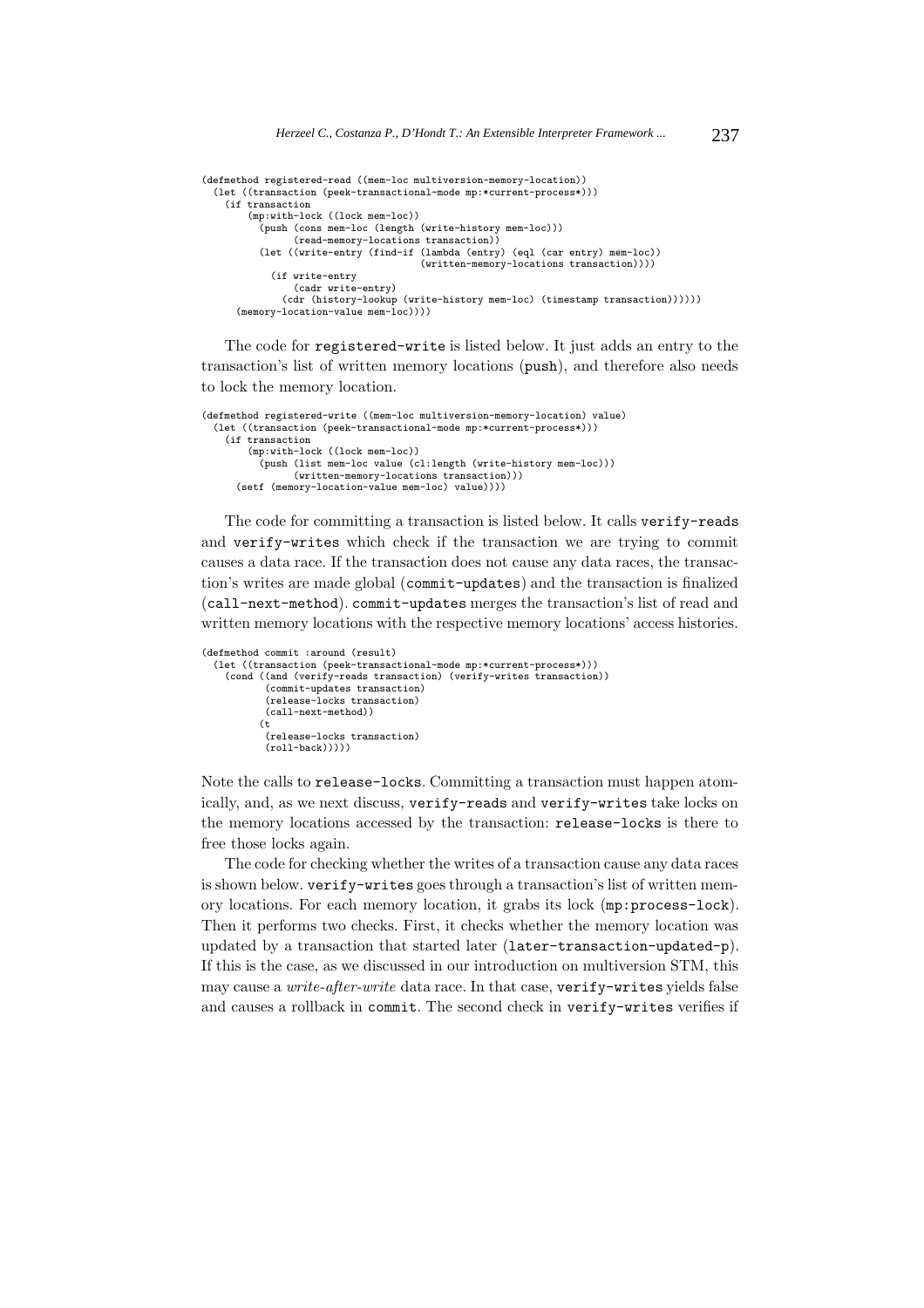any newer transaction read the memory location. This may cause a *read-afterwrite* data race and consequently verify-writes fails.

```
(defmethod verify-writes ((transaction multiversion-transaction))
  (loop for entry in (written-memory-locations transaction)
        do (mp:process-lock (lock (car entry)))
        (push (lock (car entry)) (locks transaction))
        when (later-transaction-updated-p (car entry) transaction (caddr entry))
        return nil<br>when (later
                     transaction-read-p (car entry) transaction (caddr entry))
        return nil
finally (return T)))
```
The code for later-transaction-updated-p works as follows. The method goes through the entries of the write history of the memory location to check if there is one with a timestamp that is smaller than the transaction's. It doesn't go through the entire write list. It only checks the write list up until the entries that were already in the memory location's write list when the transaction tried to write it. The code for later-transaction-read-p is very similar to later-transaction-updated-p and is omitted here for the sake of conciseness.

```
(defmethod later-transaction-updated-p ((mem-loc multiversion-memory-location)
                                        (transaction multiversion-transaction)
                                        nr-of-writes-at-access)
 (let ((bad-update nil))
    (do ((ctr (- (cl:length (write-history mem-loc)) 1) (- ctr 1))
         (updates-to-check (write-history mem-loc) (rest updates-to-check)))
        ((or (= ctr (- nr-of-writes-at-access 1))
            bad-update) bad-update)
      (setf bad-update (< (timestamp (first updates-to-check) (timestamp transaction)))))))
```
For completeness, the code for verify-reads is listed below. It has the same structure as verify-writes. Finally, the implementation for roll-back is unchanged from the default: It just restarts the current transaction. No writes need to be undone: Before commit, these are only visible to the transaction itself.

```
(defmethod verify-reads ((transaction multiversion-transaction))
  (loop for entry in (read-memory-locations transaction)
        do (mp:process-lock (lock (car entry)))
        (push (lock (car entry)) (locks transaction))
        when (earlier-transaction-updated-p (car entry) transaction (cdr entry))
       return nil
        finally (return T)))
```
This concludes our implementation of multiversion STM. Again, we stress that the implementation is purely an extension of our memory location and transaction abstractions. There are no other parts of the interpreter that need to be changed to plug in the STM. Also note that we added the multiversion STM later, after our original paper at ELS 2009, and that no changes were necessary to the memory location and transaction abstractions.

# **6 Discussion and Related Work**

The implementation of the STMs we just discussed shows that it is indeed possible to use our memory location model for implementing STMs as plugins. We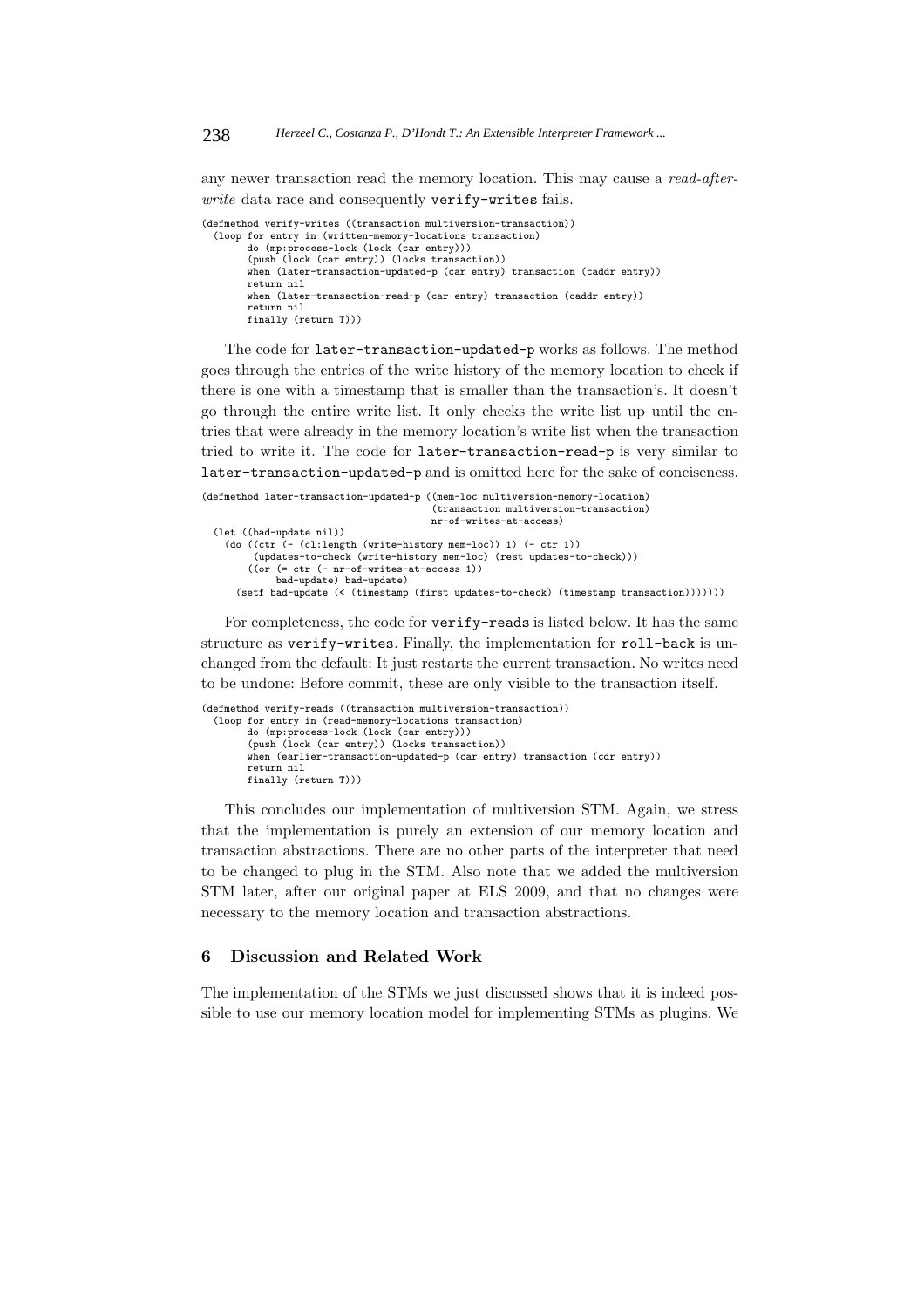now address our original claim, that it is much harder to implement STM as part of a language that doesn't provide reflective access to explicit memory locations.

Assume we try to implement STM on top of plain Common Lisp. Common Lisp provides some predefined data structures, like variables, cons cells, vectors, and arrays, and ways of defining new user-defined data structures using defstruct, defclass and define-condition. This means that the number of potential datatypes in Common Lisp is open-ended, which is true for most general-purpose languages.

It is possible to implement STM algorithms for Common Lisp by deciding to support one or more specific kinds of datastructures, for example by using custom slot accessors in the CLOS MOP [Ton-That 07, Costanza et al. 09], or by shadowing accessors for cons cells. However, because of the open-endedness of Common Lisp, such STM libraries cannot provide complete coverage of all possible data structures.

This is also true for DSTM2, which is the only other framework with support for implementing STM algorithms we are aware of [Herlihy et al. 06]. Their approach is implemented as a library for Java that takes advantage of Java's reflection capabalities and its class loader architecture to create new classes at runtime for speciallly annotated Java interface definitions. These new classes contain pairs of getter and setter methods with additional behavior as required by the various STM algorithms, much like the adaptations of accesses to memory locations that we described above. New STM algorithms can be plugged in that provide templates for new such getter and setter methods. However, such STM algorithms can only operate on *instance variables* of Java classes, but not, for example, on class variables or array entries. This restriction is due to the fact that Java does not provide reflective access to its internal representation of memory locations.

Our interpreter framework provides a single abstraction for memory locations, and guarantees that all memory accesses always go through a handful of well-defined accessor methods. So it is sufficient to override these accessor methods once to plug in new STM algorithms, without having to do this for each and every kind of data structure over and over again.

A current drawback of our approach is that it doesn't pay a lot of attention to efficiency concerns: It introduces overhead because of the wrapping of internal representations of data structures and because each memory access goes through a generic function call. This is due to the fact that we focused on illustrating the essential idea of explicit memory locations as our primary first goal. It has been shown in the past that reflective architectures like the one presented in this paper can indeed be implemented efficiently [Kiczales et al. 91], but it remains to be shown to what extent we can do this for our approach as well.

As a first step, we have already taken the approach described in this paper and reimplemented it on top of ContextL [Costanza et al. 09]. ContextL is an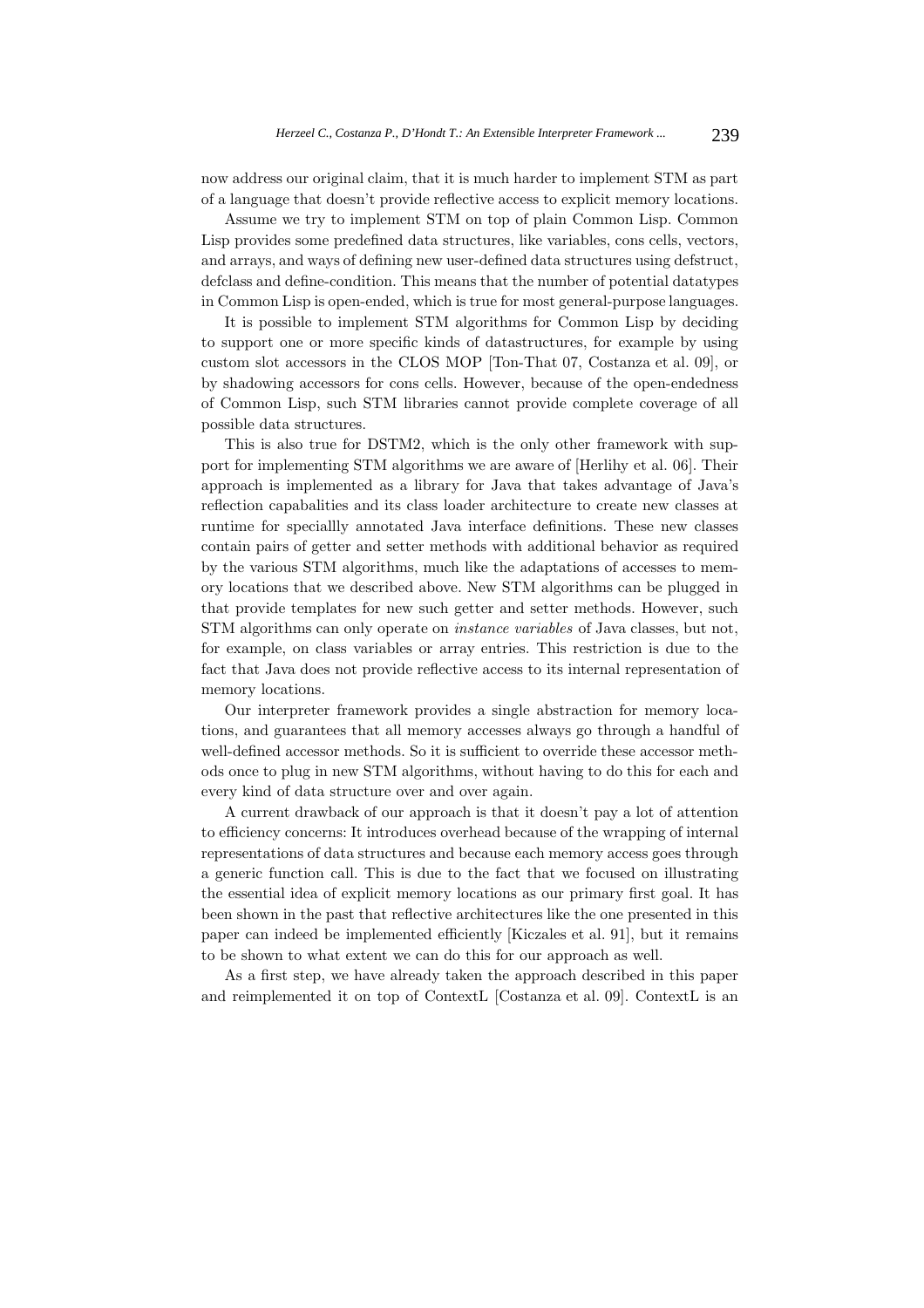extension of CLOS that provides support for expressing behavioral variations of programs in terms of layers that can be activated and deactivated with dynamic scope. The idea to implement the approach in ContextL is based on two observations: One is that the interpreter framework presented in this paper is already a layered design, consisting of the interpreter of the core language in one layer, the introduction of explicit memory locations in a second layer, and one or more STM algorithms in a third layer. Each of these layers extends the functionality of the respective layer below by extending well-defined hooks in the architecture of the overall framework. The extensions can be understood as concerns that cut across various operationally distinct events in a program, i.e., read and write accesses, entering and leaving atomic blocks, and commits and rollbacks. Therefore, ContextL's layers provide a good mechanism to modularize these crosscutting concerns.

The second observation is that the behavior of slot accesses depends indeed on context: Slot accesses inside transactions behave differently from slot accesses outside of transactions. In the interpreter framework described in this paper, this distinction is described by way of if statements, but in [Costanza et al. 09], we show how layer activation and deactivation at transaction boundaries can be used instead to switch between these different slot access semantics. Furthermore, the distinction between *registered* and *non-registered* slot accesses can also be expressed in terms of behavioral variations that can be selected by way of ContextL's layer activation and deactivation.

The integration of our STM framework in ContextL has the already described disadvantage of being able to treat only CLOS/ContextL slots transactionally, but not other kinds of memory locations. On the other hand, CLOS can be implemented efficiently [Kiczales et al. 91], and ContextL uses efficient implementation techniques for context-dependent method dispatch and layer activations [Costanza and Hirschfeld 07]. We have already implemented the Delaunay Mesh Refinement algorithm from the Lonestar test suite [Kulkarni et al. 09] in this ContextL-based realization of our approach, and this benchmark already confirms previous reports about the improved performance of direct-update over deferred-update algorithms for STM [Herlihy et al. 03], among other things. See [Costanza et al. 09] for more details. We plan to use this implementation as a basis for further investigations of the relative performance of our approach.

# **7 Conclusions and Future Work**

In this paper we have shown that if a language implementation provides reflective access to explicit memory locations, it becomes straightforward to implement both (a) a framework for software transactional memory, and (b) different STM algorithms using this framework. We have presented a proof-of-concept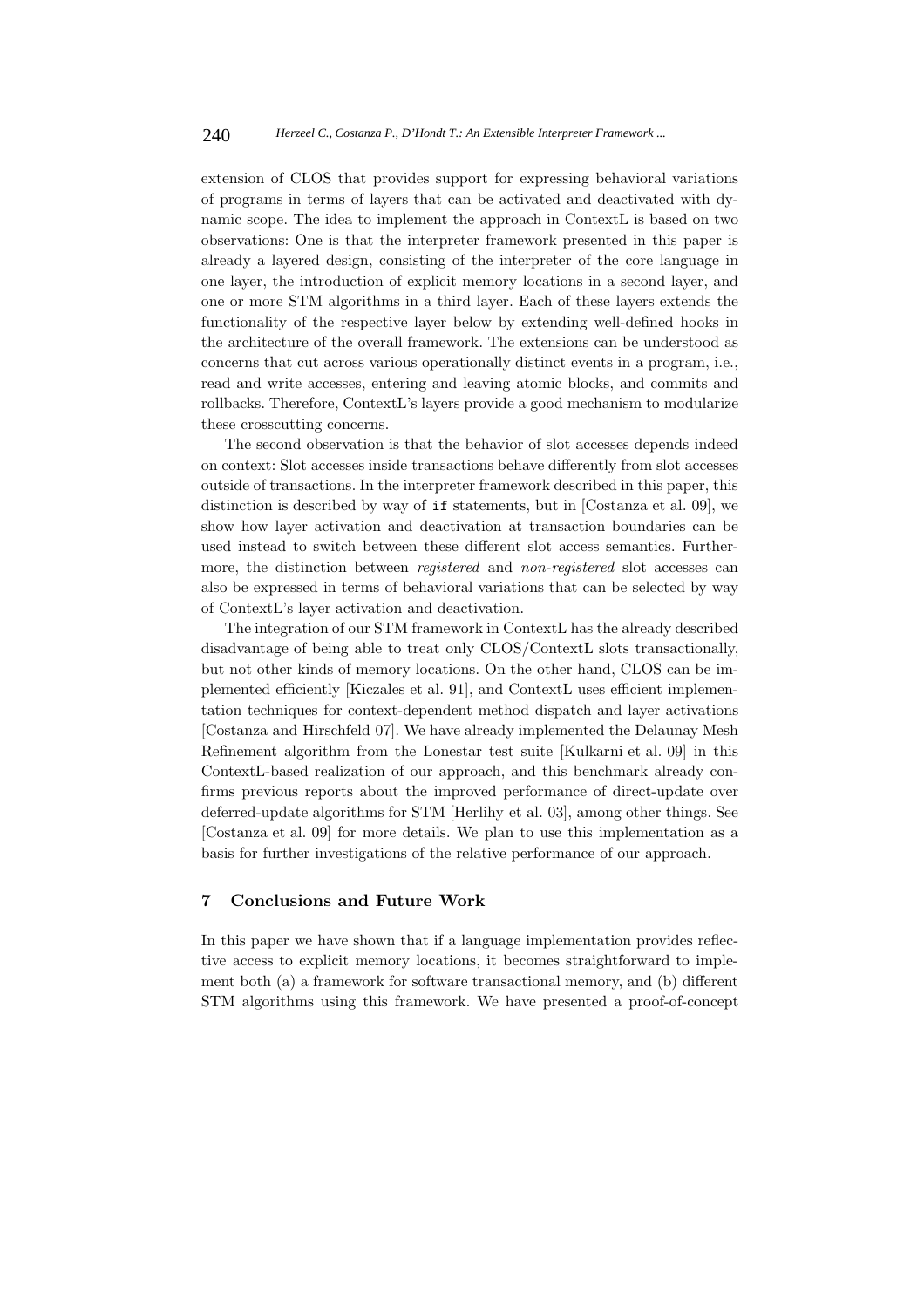implementation in the form of a Scheme interpreter with such explicit memory locations and subsequently implemented two deferred-update and one directupdate STM algorithm in terms of the memory location abstraction to back our claims. The fact that we expressed three very different STM algorithms in our framework, confirms that our approach is stable enough for a wide range of STM algorithms.

For future work we intend to investigate efficient implementation techniques, by removing overhead that is caused (a) by unnecessary wrappers in the internal representation of basic data types and (b) by unnecessary generic function calls for accessing memory locations that are never accessed by more than one thread. We also plan to implement more standard benchmarks for STMs [Cao Minh et al. 08, Kulkarni et al. 09]. Even without a more efficient implementation, we can already gain interesting insights from them, by counting the number of unnecessary rollbacks under different STM algorithms and under different, simulated access patterns in competing threads.

#### **Acknowledgements**

We thank Dave Fox, Usha Millar and Martin Simmons from LispWorks ® for letting us use an alpha version of LispWorks 6.0, and for their support on the MP library. We also thank Richard Gabriel and Guy Steele for their comments on earlier drafts of this paper. Charlotte Herzeel's research is funded by a doctoral scholarship of the Institute for the Promotion of Innovation through Science and Technology in Flanders (IWT-Vlaanderen). This work is partially funded by the Research Foundation - Flanders (FWO).

# **References**

- [Bernstein and Goodman 83] Philip A. Bernstein and Nathan Goodman, Multiversion concurrency control—theory and algorithms, *ACM Transactactions on Database Systems*, 1983.
- [Cao Minh et al. 08] Chi Cao Minh, JaeWoong Chung, Christos Kozyrakis and Kunle Olukotun, STAMP: Stanford Transactional Applications for Multi-Processing *IISWC '08, Proceedings*, 2008
- [Costanza et al. 09] Pascal Costanza, Charlotte Herzeel, Theo D'Hondt: Contextoriented Software Transactional Memory in Common Lisp, *Proceedings of the Dynamic Languages Symposium 2009*, ACM, 2009.
- [Costanza and Hirschfeld 07] Pascal Costanza and Robert Hirschfeld: Reflective layer activation in ContextL. *Proceedings of the 2007 ACM Symposium on Applied Computing*, ACM, 2007.
- [DeMichiel and Gabriel 87] Linda DeMichiel and Richard P. Gabriel, The Common Lisp Object System: An Overview, *ECOOP'87: Proceedings of the European Conference on Object-oriented Programming*, 1987.
- [Gabriel and McCarthy 84] Richard P. Gabriel and John McCarthy, Queue-based multi-processing LISP, *LFP '84: Proceedings of the 1984 ACM Symposium on LISP and functional programming*, 1984.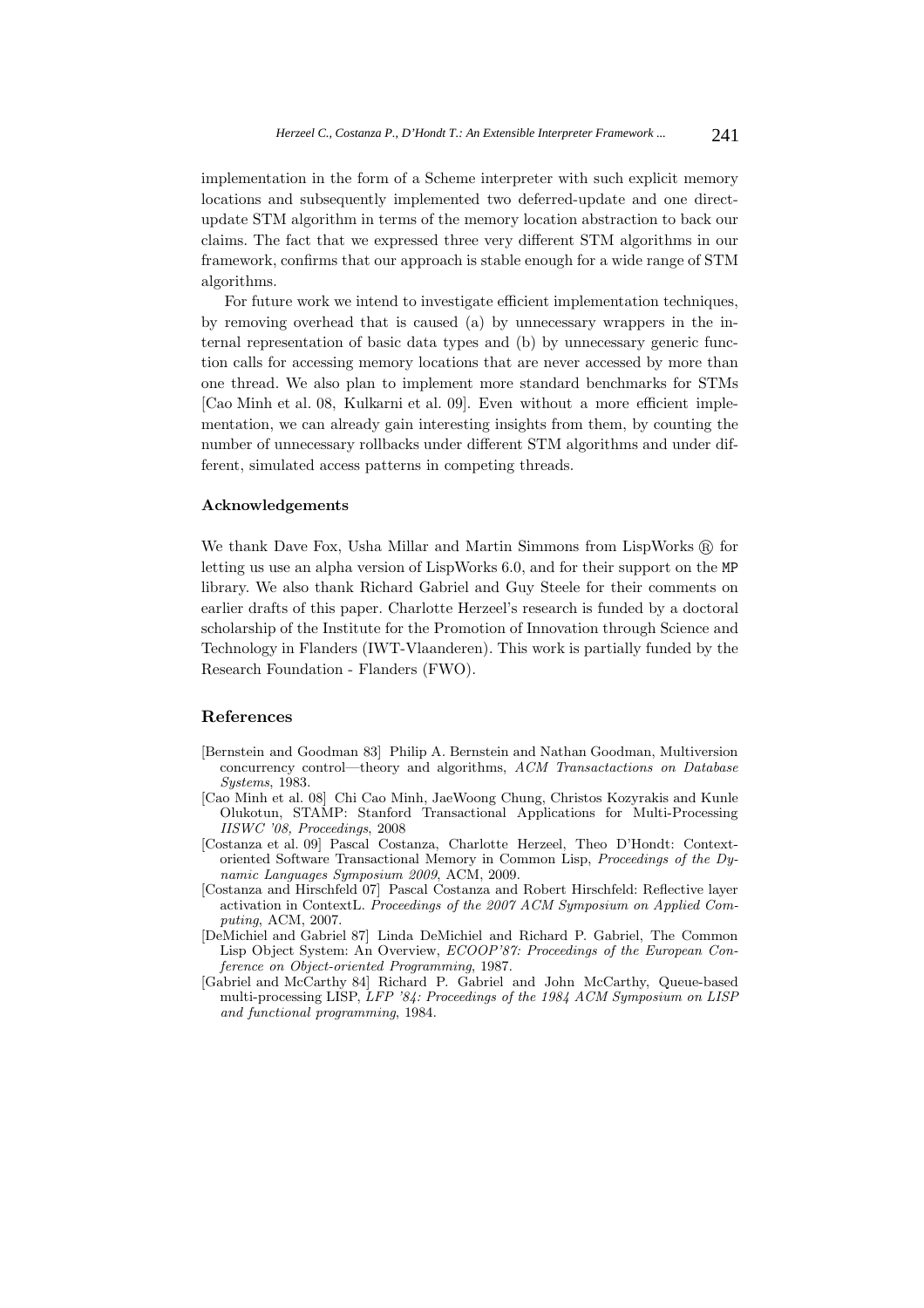- [Harris and Fraser 03] Tim Harris and Keir Fraser, Language Support for Lightweight Transactions, OOPSLA'03: Proceedings of the 18th annual ACM SIGPLAN conference on Object-Oriented Programming, Systems and Languages, 2003.
- [Harris et al. 06] Tim Harris, Mark Plesko, Avraham Shinnar and David Tarditi, Optimizing Memory Transactions, *PLDI'06: Proceedings of the 2006 ACM SIGPLAN conference on Programming language design and implementation*, 2006.
- [Herlihy et al. 06] Maurice Herlihy, Victor Luchangco and Mark Moir,A Flexible Framework for Implementing Software Transactional Memory, *OOPSLA 2006, Proceedings*, 2006
- [Herlihy et al. 03] Maurice Herlihy, Victor Luchangco, Mark Moir and William N. Scherer, III, Software Transactional Memory for Dynamic-sized Data Structures, *PODC '03: Proceedings*, 2003
- [Kiczales et al. 91] Gregor Kiczales, Jim des Rivieres and Daniel Bobrow, The Art of the Metaobject Protocol, *MIT Press, Cambridge, MA, USA*, 1991.
- [Kulkarni et al. 09] Milind Kulkarni, Martin Burtscher, Calin Cascaval and Keshav Pingali, Lonestar: A suite of parallel irregular programs, *IEEE International Symposium on Performance Analysis of Systems and Software*, IEEE, 2009.
- [Kulkarni et al. 07] Milind Kulkarni, Keshav Pingali, Bruce Walter, Ganesh Ramanarayanan, Kavita Bala and L. Paul Chew, Optimistic parallelism requires abstractions, *PLDI '07, Proceedings*, 2007
- [Larus and Rajwar 07] James R. Larus and Ravi Rajwar, Transactional Memory, *Morgan Claypool Publishers, USA*, 2007.
- [Ringenburg and Grossman 05] Michael F. Ringenburg and Dan Grossman, Atom-Caml: First-class Atomicity via Rollback, *ICFP'05: Proceedings of the 2005 ACM SIGPLAN International Conference on Functional Programming*, 2005.
- [Shavit and Touitou 95] Nir Shavit and Dan Touitou, Software Transactional Memory, *PODC '95, Proceedings*, 1995
- [Ton-That 07] Hoan Ton-That, *http://common-lisp.net/project/cl-stm/*, January 2007.
- [Volkmann 09] R. Mark Volkmann, Software Transactional Memory, *http://java.ociweb.com/mark/stm/article.html*, April 2009.

# **A Overview of the STM framework**

**commit** *Generic Function* **Syntax: commit** *result* **Arguments and Values:**

The *result* argument can be any Lisp value implementing a Scheme object; it is the result for an atomic expression.

# **Purpose:**

This method is called to finalize execution of an atomic expression. By default, it just removes the transactional state from the currently active process (by calling pop-transactional-mode) and continues computation. This method needs to be overridden to plug in an STM algorithm, for example, to release the locks held by a transaction.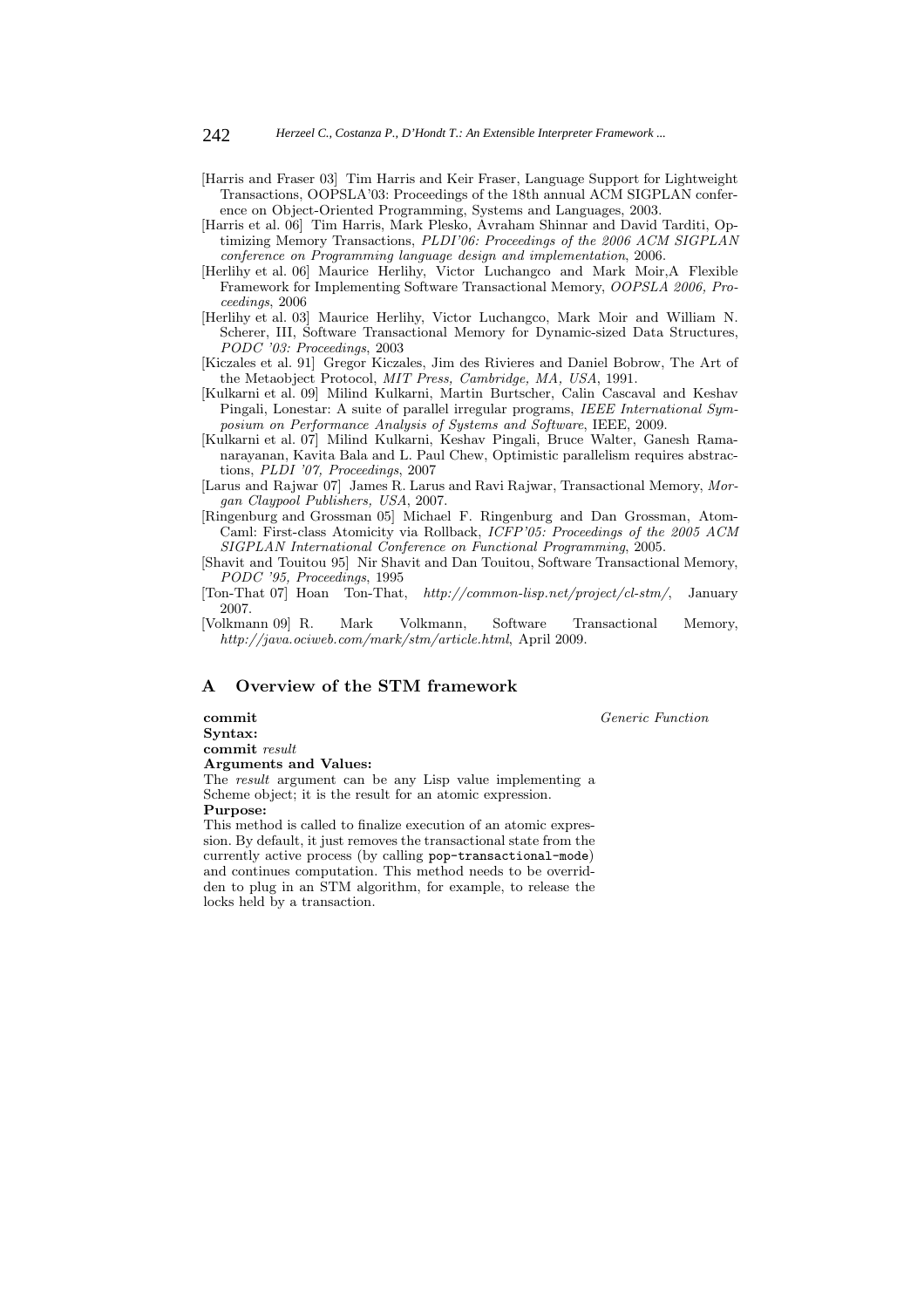| make-memory-location                                                    | <i>Generic Function</i> |
|-------------------------------------------------------------------------|-------------------------|
| Syntax:                                                                 |                         |
| make-memory-location & optional value                                   |                         |
| <b>Arguments and Values:</b>                                            |                         |
| The method returns a new <b>memory-location</b> object where            |                         |
| the optional argument <i>value</i> specifies the initial content.       |                         |
| Purpose:                                                                |                         |
| This method is a constructor for making memory location ob-             |                         |
| jects. By default, it makes an instance of the class <b>memory-</b>     |                         |
| location for which it fills in the content slot. The method             |                         |
| must be specialized for subclasses of memory-location.                  | <i>Generic Function</i> |
| make-transaction                                                        |                         |
| Syntax:                                                                 |                         |
| make-transaction exp env cont<br><b>Arguments and Values:</b>           |                         |
| The argument $exp$ is the atomic expression whose evaluation            |                         |
| triggers transactional execution. The argument env is the en-           |                         |
| vironment in which the atomic expression is evaluated. The              |                         |
| argument <i>cont</i> is the continuation of the atomic expression, i.e. |                         |
| the computation that comes after evaluation of the atomic ex-           |                         |
| pression. It returns a <b>transaction</b> object that saves this state. |                         |
| Purpose:                                                                |                         |
| This method is a constructor for making transaction objects. By         |                         |
| default, it makes an instance of the class transaction and fills        |                         |
| in the exp, env and cont slots. The method must be specialized          |                         |
| for subclasses of transaction.                                          |                         |
| memory-location                                                         | $\mathit{Class}$        |
| Slots:                                                                  |                         |
| This class has one slot content. Accessors are registered-              |                         |
| read, registered-write, memory-location-value and (setf                 |                         |
| memory-location-value).                                                 |                         |
| Purpose:                                                                |                         |
| This class is there to represent memory locations as explict            |                         |
| objects. It is subclassed by any STM algorithm that needs               |                         |
| to store additional information about memory locations beside           |                         |
| their content.<br>memory-location-value                                 | <i>Generic Function</i> |
| Syntax:                                                                 |                         |
| memory-location-value memory-location                                   |                         |
| <b>Arguments and Values:</b>                                            |                         |
| The method returns the content of a memory location object.             |                         |
| Purpose:                                                                |                         |
| This method is a getter method for reading the content of a             |                         |
| memory location object. This method is called whenever it               |                         |
| is important that the access is not registered by the STM               |                         |
|                                                                         |                         |

algorithm. This method can be specialized for subclasses of **memory-location**.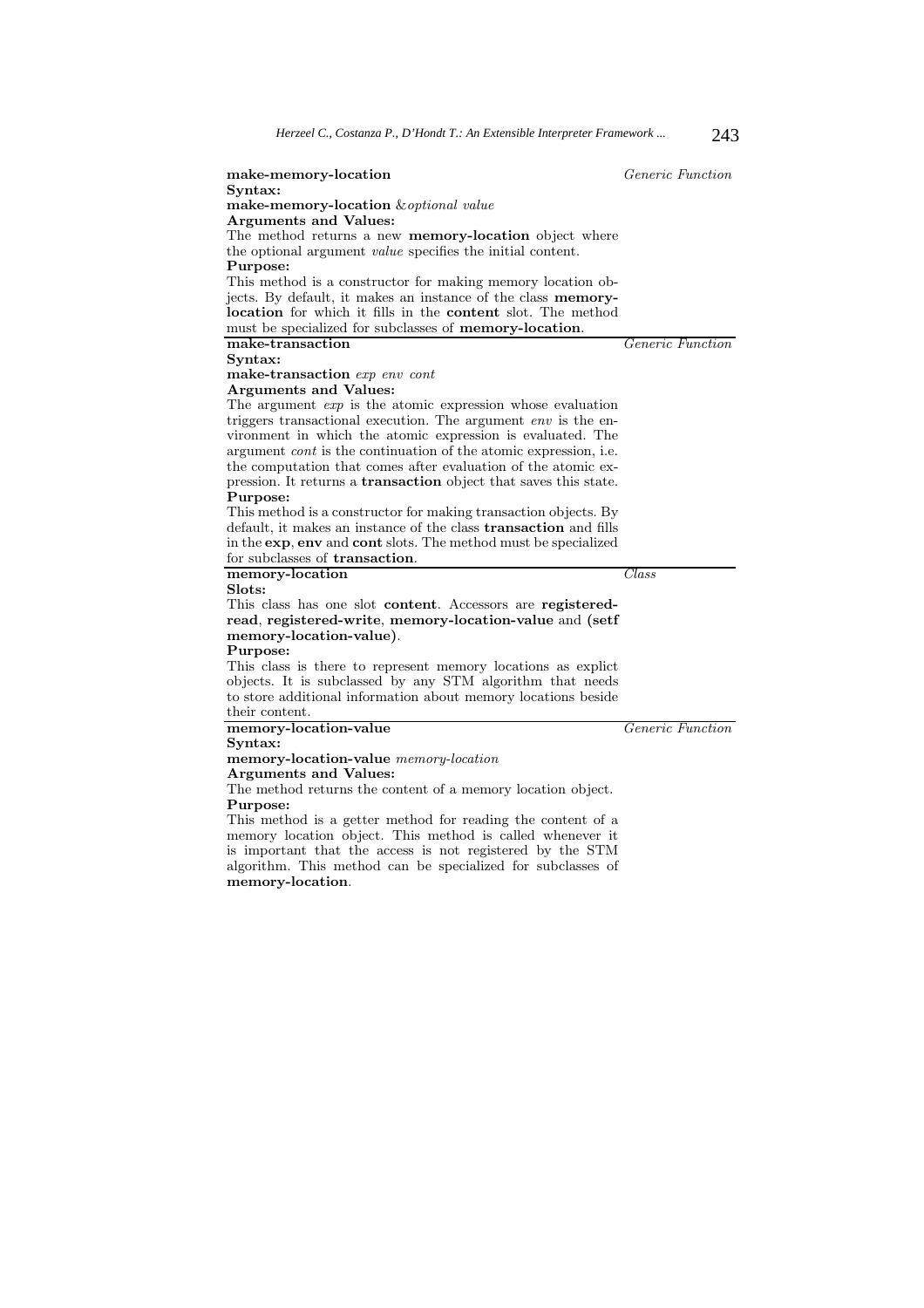| (setf memory-location-value)                                                                                                       | <i>Generic Function</i> |
|------------------------------------------------------------------------------------------------------------------------------------|-------------------------|
| $S yntax:$                                                                                                                         |                         |
| (setf make-memory-location) value memory-location                                                                                  |                         |
| Arguments and Values:                                                                                                              |                         |
| The method sets the content slot of a give <i>memory-location</i>                                                                  |                         |
| object to <i>value. memory-location</i> is an instance of <b>memory-</b>                                                           |                         |
| location; <i>value</i> can be any Lisp value implementing a Scheme                                                                 |                         |
| object.                                                                                                                            |                         |
| Purpose:                                                                                                                           |                         |
| This method is a setter for the content of a memory location                                                                       |                         |
| object. This method is used whenever it is important that the                                                                      |                         |
| access is <i>not</i> registered by the STM algorithm. Specialize this                                                              |                         |
| method for subclasses of memory-location.                                                                                          |                         |
| peek-transactional-mode                                                                                                            | <i>Generic Function</i> |
| Syntax:                                                                                                                            |                         |
| peek-transactional-mode process                                                                                                    |                         |
| <b>Arguments and Values:</b>                                                                                                       |                         |
| The <i>process</i> argument is a LispWorks process object. Typically,                                                              |                         |
| this will be mp:*current-process*. This method returns the                                                                         |                         |
| top of the <i>process'</i> transaction stack.                                                                                      |                         |
| Purpose:                                                                                                                           |                         |
| This method is called to get hold of the transactional state                                                                       |                         |
| that is currently active for a process. It does not need to be                                                                     |                         |
| specialized to implement an STM algorithm.                                                                                         |                         |
| pop-transactional-mode                                                                                                             | <i>Generic Function</i> |
|                                                                                                                                    |                         |
| Syntax:                                                                                                                            |                         |
| pop-transactional-mode process                                                                                                     |                         |
| <b>Arguments and Values:</b>                                                                                                       |                         |
| The process argument is a LispWorks process object. Usually,                                                                       |                         |
| this will be mp:*current-process*. This method removes and                                                                         |                         |
| returns the top of the <i>process'</i> transaction stack.                                                                          |                         |
| Purpose:                                                                                                                           |                         |
| This method is called to get hold of the transactional state that                                                                  |                         |
| is currently active for a process. It also removes that trans-                                                                     |                         |
| actional state from the process. It does not need need to be                                                                       |                         |
| specialized to implement an STM algorithm.                                                                                         |                         |
| push-transactional-mode                                                                                                            | <i>Generic Function</i> |
| Syntax:                                                                                                                            |                         |
| push-transactional-mode process transaction                                                                                        |                         |
| <b>Arguments and Values:</b>                                                                                                       |                         |
| The <i>process</i> argument is a LispWorks process object. The <i>trans</i> -                                                      |                         |
| <i>action</i> argument is an instance of class <b>transaction</b> .                                                                |                         |
| This method puts <i>transaction</i> on the top of the <i>process</i> ' trans-                                                      |                         |
| action stack.                                                                                                                      |                         |
| Purpose:                                                                                                                           |                         |
| This method is called when the interpreter is evaluating an                                                                        |                         |
| atomic expression. It puts a transaction object onto the process'<br>transaction stack. It does not need need to be specialized to |                         |

implement an STM algorithm.